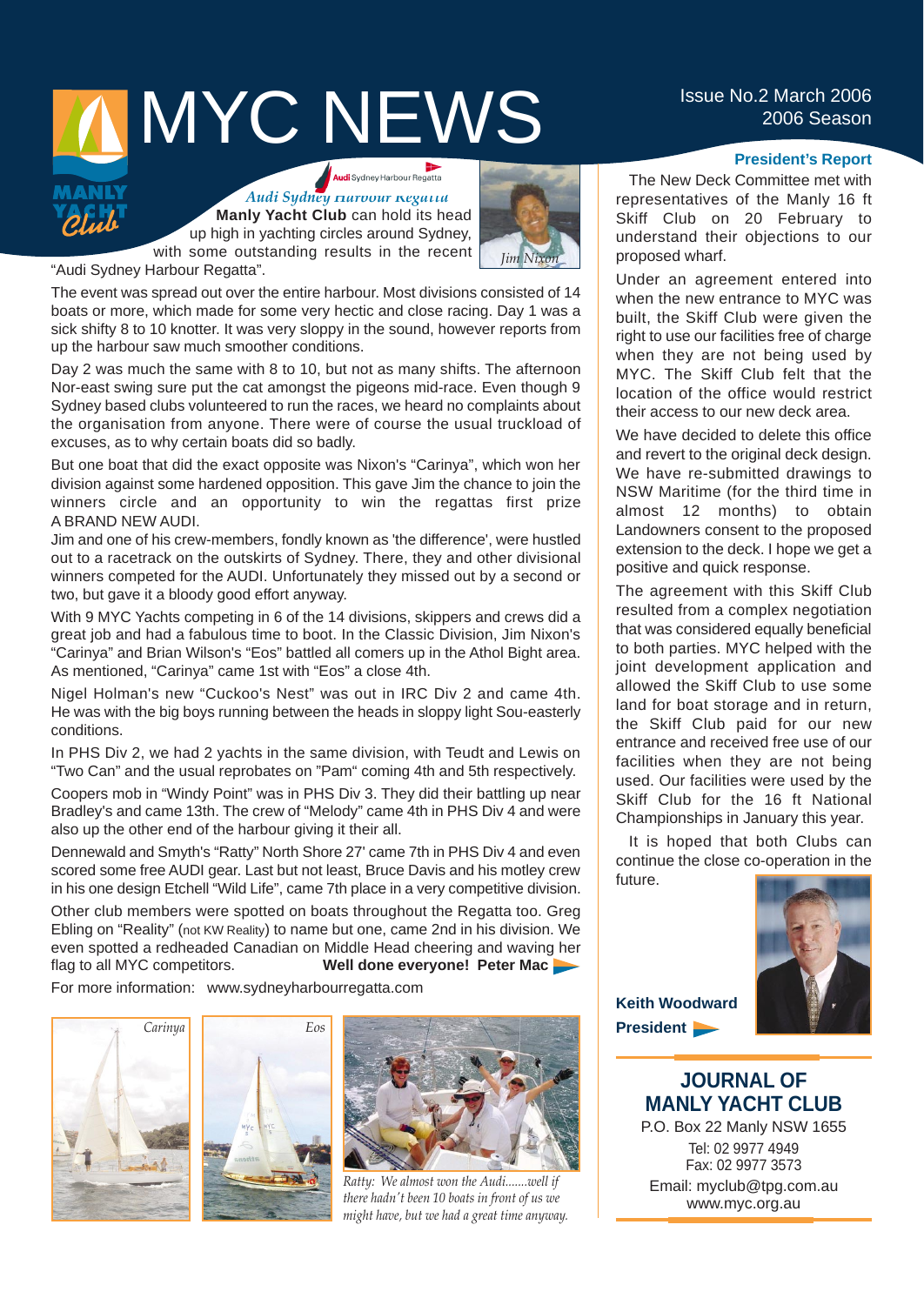

*Maz Theaker (filling in for Jim N) with new member Helen Fairweather presenting Dee (Deanna) from "Ratty" with their prize .*

Series go down to the wire. With only three races to<br>go in the Club Championship and Flotta Lauro<br>competitions for yachts, it really is anyone's race this go in the Club Championship and Flotta Lauro competitions for yachts, it really is anyone's race this year at MYC. There are just seven points separating the first six yachts in the Club Championship (when the second discard is taken into account), so realistically any of those boats has the chance to get its name inscribed on the MYC honour board as the champion of the club. The Flotta Lauro series for the smaller yachts is even more wide open, with just five points between the first six yachts, with a few more still within striking range if the last three races go their way. This year's fleets have been an improvement on last season's and the racing certainly more competitive but it would be great if we had more boats out on the harbour for those final three races (that means you Local Hero, Cape Fear and Ten Sixty). For the others, remember, you can always come along as a casual entry if your not entered in the points-score. . *More boats - more fun* **Jim Nixon**



*Melody* has had a busy month, she has been out in the last 4 twilights scoring a first, second, and 2 third from lasts. Crew has included myself and Al, Paul and Tony (new members). Ian Dennewald and Greg James came last Friday Twilight to check her out and try out the spinnaker and stayed on for the race. Melody was also out and about in the

last Whitworth cup race skippered by Candice whose parents who were visiting from Canada

and stayed to crew for her!

Al and I took melody out in the Sydney Harbour Regatta with Greg James and she went really well coming joint third - not bad considering that neither Al or I had done scratch starts on the helm before! One of the CYCA skippers called out well done to us afterwards and was a bit taken aback when we called back "not bad considering our boat is worth less than your mainsail"! We had a great race which we would not have had the opportunity to participate in if Melody wasn't available and were very pleased with our results and grateful to MYC.

*Thanks to the following people for helping with melody;* Jim N for setting the whole thing up, Ian D for fixing the leaky dingy, Bill S - for lending us spinnaker sheets and organising raffles Greg J for guidance during the regatta, fixing stuff, applying a load of Gaffa tape and letting us use his compressor

*Melody wishlist*:

Dingy - needs to carry 4 people and sails (we have some money to pay for this) Spinnaker sheets, Main sail block, Clutches, Any halyard clips. If you happen to have a second hand version of any of the above and might consider donating it to melody all donations will be gratefully received. **Louise Northcott** 

#### *' The What It's Worth Summer Cup'.*

All characters in this article are fictitious and any resemblance to persons living or dead is purely coincidental.

The story revolves around the start of Division 2 in the 3rd race of 'Mandalay' Yacht Club's, 'What It's worth Cup'. 'Book Mark', a small but beautifully formed 'Banana 22', is competing in Division 2. Regular crew 'Jezebel' and 'Margarita' are sojourning in distant climes, but thanks to Advice Commodore 'Tweaker's' crew list I've picked up the fella who used to sail with the Argonauts, let's call him 'J' and his charming girlfriend 'Samba', who are kindly helping me out.

Starting instructions are clearly stated in the Handbook:

- 13:00 Division 2 Warning. Numeral Penant 2 Displayed.
- 13:05 Division 2 Start. Numeral Penant 2 Lowered.
- 13:10 Division 1 Warning. Numeral Penant 1 Displayed.
- 13:15 Division 1 Start. Numeral Penant 1 Lowered.

Starting tactics are discussed aboard 'Book Mark'. 'J' favours a boat end start. I voice my concern regarding being the smallest boat in a mixed fleet division and that sometimes it's wiser to just go for the biggest hole in the line, with clear air. The pre race jockeying continues and 'William the Conqueror', on 'Opera', pleads with 'Terry Thomas', on 'Foam Dancer' to please stop interfering with Division 2 as the start sequence has begun. 'J' does a great job and we hit the line on the start, But 'Captain Spruce Pigeon', on 'Specific Wind', a Division 1 competitor, has defied all the sailing instructions and recognition of nautical penants in starting with Division 2, just abeam of our wee boat. I hail 'Captain Pigeon' and politely ask which division he is sailing in, but all I recieve is a very confused and quizzical look. 'Specific Wind' continues to sail over the top of us and we are left in the Doldrums for a considerable amount of time.

My first thoughts were lets run up the'Jolly Roger' and blow 'Specific Wind' out of the water, but my crew are very philosophical and contain my passions. We don't want to spoil any ones day. If it's one thing I learnt from my days sailing with 'El Presidenti English', on 'Fritz', was we're gentlemen sailors and conduct ourselves in that honourable manner.

After our debacle at the start we settle down to enjoy a wonderful day on beautiful 'Kidney' Harbour and on the long run home from 'Dark' Island our shocking 'Blue' spinnaker helps us recover a few precious places, in the fleet.

After the race and back at the Club I ask 'Captain Pigeon', "What was going on at the start? He was most unrepentant, in fact quite indignant. How could the Sailing Committee get it so wrong. Expecting competitors to be able to read and follow instructions. Anyway 'Justice' was done in the end and 'Specific Wind' was presented with a bottle of wine for 2nd place in Division 1, or was that 1st place in Division 2? The only saving grace was Commodore 'William Daughter's' creative use of the 'Scottish' language.

P.S. It's rumoured that the square rigged sailing vessel 'James Cagney' will intimidate the start line of the next 'Mandalay' Yacht Club event. That'll through a cat among the pigeons, or should I say a 'Pigeon among the 'Categories'! Alas, despite my acid pen, I must confess I do admire 'Captain Spruce Pigeon's' indomitable spirit.

Long may it continue. Happy Sailing, **'See Sea'**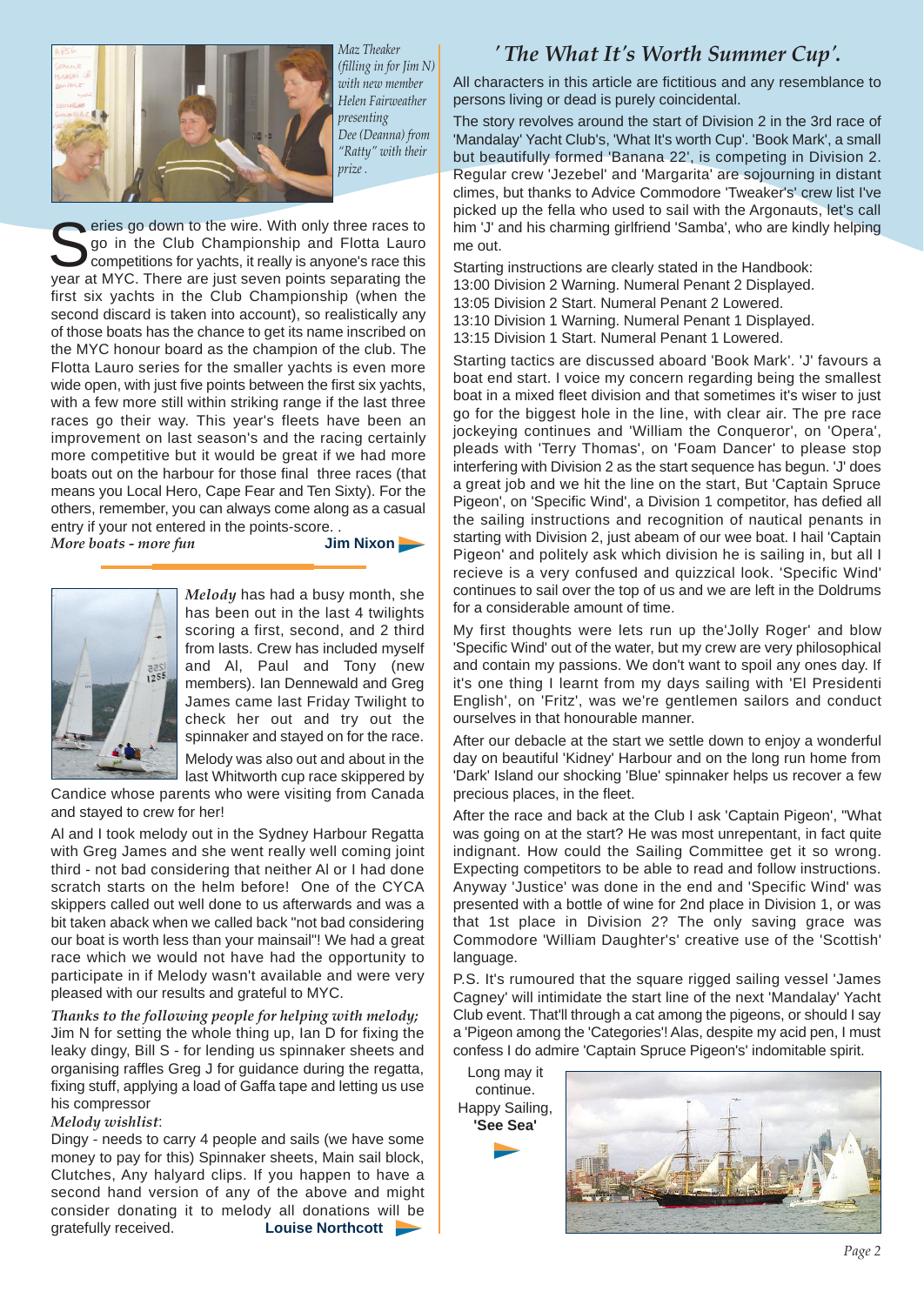# MYC RESULTS

|                     |                         | Whitworth Summer Trophy 2005-2006                         |                                                      | WST1 RACE 1 DIVISION 1 - 08/01/2006       |                      |                                                               |              |                          |                    |                          |
|---------------------|-------------------------|-----------------------------------------------------------|------------------------------------------------------|-------------------------------------------|----------------------|---------------------------------------------------------------|--------------|--------------------------|--------------------|--------------------------|
|                     |                         | Division 1 Keel TOT HC results<br>Place Sail No Boat Name | Class                                                | Name                                      |                      | Start Time Act/St/Time Score Finish Time Elp/Time             |              |                          |                    | ET Ord                   |
| 1                   | M366                    | <b>Windy Point</b>                                        | Adams 8                                              | Andy Cooper                               | 13:16:00             | 13:16:05                                                      | 1.0          | 15:40:16                 | 2:24:16            | 6                        |
| $\overline{2}$      |                         | MYC375 Out There                                          | Cavalier 375                                         | Greg James                                | 13:23:00             | 13:23:04                                                      | 2.0          | 15:41:16                 | 2:18:16            | 3                        |
| 3                   | <b>MH22</b>             | Cape Fear                                                 | Cape 35                                              | Kevin Boxhall                             | 13:27:00             | 13:27:16                                                      | 3.0          | 15:41:40                 | 2:14:40            | $\overline{c}$           |
| 4                   |                         | AUS1161 Wild Life                                         | Etchells                                             | <b>Bruce Davis</b>                        | 13:22:00             | 13:22:00                                                      | 4.0          | 15:42:07                 | 2:20:07            | 4                        |
| 5<br>6              | 5779<br><b>KA16</b>     | Pam                                                       | Dances with Waves Beneteau 40.7<br>International 5.5 | Jim Thomas<br>Peter McDonald 13:12:00     | 13:30:00             | 13:30:35<br>13:12:05                                          | 5.0<br>6.0   | 15:43:21<br>15:43:43     | 2:13:21<br>2:31:43 | 1<br>8                   |
| 7                   |                         | MYC32 Pacific Breeze Farr 11.6                            |                                                      | Bruce Hitchman 13:21:00                   |                      | 13:21:22                                                      | 7.0          | 15:44:06                 | 2:23:06            | 5                        |
| 8                   | <b>WP69</b>             | Shear Magic                                               | Adams 10                                             | Robert Steffens 13:20:00                  |                      | 13:20:11                                                      | 8.0          | 15:44:47                 | 2:24:47            | 7                        |
|                     | AUS32                   | Avanti                                                    | Soling                                               | Chris Shead                               | 12:58:00             |                                                               | 12.0         | <b>DNC</b>               |                    |                          |
|                     | 1060                    | <b>Ten Sixty</b>                                          | Radford 10.6                                         | Phil Vidler                               | 13:18:00             |                                                               | 12.0         | <b>DNC</b>               |                    |                          |
|                     | 1236                    | Local Hero                                                | Sydney 36                                            | Peter Mosely                              | 13:28:00             |                                                               | 12.0         | <b>DNC</b>               |                    |                          |
|                     |                         | Division 2 Keel TOT HC results                            |                                                      |                                           |                      |                                                               |              |                          |                    |                          |
|                     |                         | Place Sail No Boat Name                                   | Class                                                | Name                                      |                      | Start Time Act/St/Time Score Finish Time Elp/Time<br>12:44:15 |              |                          |                    | ET Ord<br>$\overline{c}$ |
| 1<br>$\overline{c}$ | 3683<br>1255            | Ratty<br>Melody                                           | Northshore 27<br>Swanson Dart                        | Ian Dennewald<br>Jim Nixon                | 12:44:00<br>12:30:00 | 12:30:54                                                      | 1.0<br>2.0   | 15:30:05<br>15:32:01     | 2:46:05<br>3:02:01 | 6                        |
| 3                   | MYC1                    | Aussie Rules                                              | Cavalier 975                                         | Gene Scott                                | 12:42:00             | 12:43:54                                                      | 3.0          | 15:33:23                 | 2:51:23            | 5                        |
| 4                   | MYC6                    | Aida                                                      | SRO                                                  | <b>Bill Spence</b>                        | 12:47:00             | 12:47:04                                                      | 4.0          | 15:33:39                 | 2:46:39            | 4                        |
| 5                   | A73                     | Top Odds                                                  | Northshore 27                                        | Peter Hocking                             | 12:31:00             | 12:31:26                                                      | 5.0          | 15:34:02                 | 3:03:02            | 8                        |
| 6                   | MYC33 Lautrec           |                                                           | Passage 33                                           | Helen Ebling                              | 12:53:00             | 12:53:14                                                      | 6.0          | 15:37:24                 | 2:44:24            | 1                        |
| 7                   | 5216                    | Starship                                                  | Hudson 32                                            | Peter Richter                             | 12:56:00             | 12:56:38                                                      | 7.0          | 15:42:24                 | 2:46:24            | 3                        |
| 8                   | 903                     | Apres Moth                                                | Contessa                                             | Barry Miflin                              | 12:42:00             | 12:42:12                                                      | 8.0          | 15:44:37                 | 3:02:37            | $\overline{7}$           |
| 9<br>10             |                         | MYC20 Manyana                                             | Cole 26                                              | David Fairclough 12:42:00                 |                      | 12:42:07                                                      | 9.0          | 15:47:00                 | 3:05:00            | 9                        |
|                     | NH <sub>1</sub><br>1152 | Meander<br>Bokarra                                        | Bluebird 22<br>Santana 22                            | <b>Brian Shilland</b><br>Colin Cameron    | 12:37:00<br>12:32:00 | 12:39:40                                                      | 10.0<br>18.0 | 16:00:27<br><b>DNC</b>   | 3:23:27            | 10                       |
|                     | 983                     | Pacifica                                                  | Catalina 30                                          | <b>Chris Rogers</b>                       | 12:43:00             |                                                               | 18.0         | <b>DNC</b>               |                    |                          |
|                     |                         | MYC820 Good Intent                                        | Clansman 30                                          | Peter Bennell                             | 12:44:00             |                                                               | 18.0         | <b>DNC</b>               |                    |                          |
|                     | 929                     | Sojourn                                                   | Catalina 320                                         | Harold Hooper                             | 12:44:00             |                                                               | 18.0         | <b>DNC</b>               |                    |                          |
|                     | MYC24                   | J Curve                                                   | J24                                                  | Jack Morrison                             | 12:45:00             |                                                               | 18.0         | <b>DNC</b>               |                    |                          |
|                     | 127                     | Carinya IV                                                | Carmen Class                                         | Jim Nixon                                 | 12:57:00             |                                                               | 18.0         | <b>DNC</b>               |                    |                          |
|                     |                         | MYC200 Slipstream                                         | Sigma 36                                             | Bob Buchanan                              | 12:58:00             |                                                               | 18.0         | <b>DNC</b>               |                    |                          |
|                     |                         | Whitworth Summer Trophy 2005-2006                         |                                                      |                                           |                      | WST2 RACE 1 DIVISION 1 - 05/02/2006                           |              |                          |                    |                          |
|                     |                         | Division 1 Keel TOT HC results                            |                                                      |                                           |                      |                                                               |              |                          |                    |                          |
|                     |                         |                                                           |                                                      |                                           |                      |                                                               |              |                          |                    |                          |
|                     |                         | Place Sail No Boat Name                                   | Class                                                | Name                                      |                      | Start Time Act/St/Time Score Finish Time Elp/Time             |              |                          |                    | ET Ord                   |
| 1                   | <b>KA16</b>             | Pam                                                       |                                                      | International 5.5 Peter McDonald 13:10:00 |                      | 13:11:48                                                      | 1.0          | 15:39:34                 | 2:29:34            | 5                        |
| $\overline{c}$      | M366                    | Windy Point                                               | Adams 8                                              | Andy Cooper                               | 13:17:00             | 17:17:03                                                      | 2.0          | 15:46:18                 | 2:29:18            | $\overline{4}$           |
| 3                   | 2090                    | Morna                                                     | Cavalier 35                                          | Greg Zyner                                | 13:13:00             | 13:13:22                                                      | 3.0          | 15:46:54                 | 2:33:54            | $\overline{7}$           |
| 4<br>5              | 5779<br><b>WP69</b>     | Shear Magic                                               | Dances with Waves Beneteau 40.7<br>Adams 10          | Jim Thomas<br>Robert Steffens 13:19:00    | 13:29:00             | 13:29:10<br>13:19:12                                          | 4.0<br>5.0   | 15:47:55<br>15:49:04     | 2:18:55<br>2:30:04 | 1<br>6                   |
| 6                   | <b>MH22</b>             | Cape Fear                                                 | Cape 35                                              | Kevin Boxhall                             | 13:27:00             | 13:27:09                                                      | 6.0          | 15:49:18                 | 2:22:18            | 2                        |
| $\overline{7}$      |                         | MYC375 Out There                                          | Cavalier 375                                         | Greg James                                | 13:24:00             | 13:24:03                                                      | 7.0          | 15:51:28                 | 2:27:28            | 3                        |
|                     |                         | AUS1161 Wild Life                                         | Etchells                                             | <b>Bruce Davis</b>                        | 13:22:00             |                                                               | 13.0         | <b>DNC</b>               |                    |                          |
|                     | AUS32 Avanti            |                                                           | Soling                                               | Chris Shead                               | 12:58:00             |                                                               | 13.0         | <b>DNC</b>               |                    |                          |
|                     | 1236                    | Local Hero                                                | Sydney 36                                            | Peter Mosely                              | 13:28:00             |                                                               | 13.0         | <b>DNC</b>               |                    |                          |
|                     |                         | MYC32 Pacific Breeze Farr 11.6                            |                                                      | Bruce Hitchman 13:20:00                   |                      |                                                               | 13.0         | <b>DNC</b>               |                    |                          |
|                     | 1060                    | <b>Ten Sixty</b>                                          | Radford 10.6                                         | <b>Phil Vidler</b>                        | 13:18:00             |                                                               | 13.0         | <b>DNC</b>               |                    |                          |
|                     |                         | Division 2 Keel TOT HC results                            |                                                      |                                           |                      |                                                               |              |                          |                    |                          |
| 1                   | MYC6                    | Place Sail No Boat Name<br>Aida                           | Class<br>S80                                         | Name<br><b>Bill Spence</b>                | 12:47:00             | Start Time Act/St/Time Score Finish Time Elp/Time<br>12:47:00 | 1.0          | 15:46:34                 | 2:59:34            | ET Ord                   |
| $\overline{c}$      |                         | MYC20 Manyana                                             | Cole 26                                              | David Fairclough 12:35:00                 |                      | 12:35:02                                                      | 2.0          | 15:47:57                 | 3:12:57            |                          |
| 3                   | 5216                    | Starship                                                  | Hudson 32                                            | Peter Richter                             | 12:51:00             | 12:51:44                                                      | 3.0          | 15:53:11                 | 3:02:11            |                          |
| 4                   | 3683                    | Ratty                                                     | Northshore 27                                        | Ian Dennewald                             | 12:48:00             | 12:48:19                                                      | 4.0          | 15:53:42                 | 3:05:42            |                          |
| 5                   | A73                     | <b>Top Odds</b>                                           | Northshore 27                                        | Peter Hocking                             | 12:31:00             | 12:31:21                                                      | 5.0          | 16:10:19                 | 3:39:19            |                          |
|                     | 903                     | Apres Moth                                                | Contessa                                             | Barry Miflin                              | 12:37:00             |                                                               |              | <b>DNC</b>               |                    |                          |
|                     | MYC1                    | Aussie Rules                                              | Cavalier 975                                         | Gene Scott                                | 12:45:00             |                                                               |              | <b>DNC</b>               |                    |                          |
|                     | 1152                    | Bokarra                                                   | Santana 22                                           | Colin Cameron 12:32:00                    |                      |                                                               |              | <b>DNC</b>               |                    |                          |
|                     | 127                     | Carinya IV<br>MYC820 Good Intent                          | Carmen Class<br>Clansman 30                          | Jim Nixon<br>Peter Bennell                | 12:56:00<br>12:44:00 |                                                               |              | <b>DNC</b><br><b>DNC</b> |                    |                          |
|                     |                         | MYC24 J Curve                                             | J24                                                  | Jack Morrison                             | 12:45:00             |                                                               |              | <b>DNC</b>               |                    |                          |
|                     | MYC33 Lautrec           |                                                           | Passage 33                                           | Helen Ebling                              | 12:51:00             |                                                               |              | <b>DNC</b>               |                    |                          |
|                     | NH <sub>1</sub>         | Meander                                                   | Bluebird 22                                          | <b>Brian Shilland</b>                     | 12:30:00             |                                                               |              | <b>DNC</b>               |                    |                          |
|                     | 1255                    | Melody                                                    | Swanson Dart                                         | Jim Nixon                                 | 12:33:00             |                                                               |              | <b>DNC</b>               |                    |                          |
|                     | 983                     | Pacifica                                                  | Catalina 30                                          | Chris Rogers                              | 12:43:00             |                                                               |              | <b>DNC</b>               |                    |                          |
|                     |                         | MYC200 Slipstream                                         | Sigma 36                                             | Bob Buchanan                              | 12:58:00             |                                                               |              | <b>DNC</b>               |                    |                          |
|                     | 929                     | Sojourn                                                   | Catalina 320                                         | Harold Hooper                             | 12:44:00             |                                                               |              | <b>DNC</b>               |                    |                          |

|                |                 | Whitworth Summer Trophy 2005-2006           |                   |                     |                                  |       | WS13 RACE 1 DIVISION 1 - 26/02/2006 |                        |              |                     |                   |
|----------------|-----------------|---------------------------------------------|-------------------|---------------------|----------------------------------|-------|-------------------------------------|------------------------|--------------|---------------------|-------------------|
|                |                 | Division 1 Keel TOT HC results              |                   |                     |                                  |       |                                     |                        |              |                     |                   |
| 1              |                 | Place Sail No Boat Name<br>AUS166 SLANGIVAR | Elapsd<br>2:06:37 | <b>AHC</b><br>0.975 | <b>HC Cor'd T CHC</b><br>2:03:27 | 0.982 | Skipper<br>S Lambie                 | <b>Class</b><br>Soling | Score<br>1.0 | Fin Tim<br>15:21:37 | <b>ETOrd</b><br>6 |
| $\overline{2}$ |                 | MYC32 PACIFIC BREEZE                        | 2:00:36           | 1.044               | 2:05:54                          | 1.047 | B Hitchman                          | Farr11.6               | 2.0          | 15:15:36            | 3                 |
| 3              | <b>KA16</b>     | PAM                                         | 2:08:19           | 0.982               | 2:06:00                          | 0.984 | P McDonald                          | International5.5       | 3.0          | 15:23:19            | $\overline{7}$    |
| 4              | <b>WP69</b>     | <b>SHEAR MAGIC</b>                          | 2:03:05           | 1.034               | 2:07:16                          | 1.034 | R Steffens                          | Adams10                | 4.0          | 15:18:05            | 5                 |
| 5              | 6776            | DANCES WITH WAVES 1:55:49                   |                   | 1.110               | 2:08:33                          | 1.107 | J Thomas                            | BeneteauFirst40.7      | 5.0          | 15:10:49            | 1                 |
| 6              |                 | MYC375 OUT THERE                            | 2:02:44           | 1.055               | 2:09:29                          | 1.050 | G James                             | Cavalier375            | 6.0          | 15:17:44            | $\overline{4}$    |
| 7              | AUS32           | <b>AVANTI</b>                               | 2:23:15           | 0.904               | 2:09:30                          | 0.900 | C Shead                             | Soling                 | 7.0          | 15:38:15            | 9                 |
| 8              | <b>MH22</b>     | CAPE FEAR                                   | 1:59:25           | 1.090               | 2:10:10                          | 1.084 | K Boxhall                           | Cape35                 | 8.0          | 15:14:25            | $\overline{2}$    |
| 9              | 2090            | <b>MORNA</b>                                | 2:12:10           | 0.985               | 2:10:11                          | 0.980 | G Zyner                             | Cavalier35             | 9.0          | 15:27:10 8          |                   |
|                | DNC 1236        | LOCAL HERO                                  |                   | 1.095               |                                  |       | P Mosely                            | Sydney36               | 14.0         |                     |                   |
|                |                 | DNC AUS1161 WILD LIFE                       |                   | 1.053               |                                  |       | <b>B</b> Davis                      | <b>Etchells</b>        | 14.0         |                     |                   |
|                | <b>DNC M366</b> | <b>WINDY POINT</b>                          |                   | 1.010               |                                  |       | K Brown                             | Adams8                 | 14.0         |                     |                   |
|                | DNC MYC7        | <b>TEN SIXTY</b>                            |                   | 1.023               |                                  |       | P Vidler                            | Radford10.6            | 14.0         |                     |                   |
|                |                 | Division 2 Keel TOT HC results              |                   |                     |                                  |       |                                     |                        |              |                     |                   |
|                | Place Sail No   | <b>Boat Name</b>                            | Elapsd            | <b>AHC</b>          | <b>HC Cor'd T CHC</b>            |       | <b>Skipper</b>                      | Class                  | Score        | Fin Tim             | <b>ETOrd</b>      |
| 1              | A73             | TOP ODDS                                    | 2:37:10           | 0.772               | 2:01:20                          | 0.778 | D Busvine                           | Northshore27-2 1.0     |              | 15:42:10            | 4                 |
| $\overline{2}$ | KA113           | <b>FLYING CARPET</b>                        | 2:28:59           | 0.815               | 2:01:25                          | 0.821 | N Chatham                           | J24                    | 2.0          | 15:33:59            | $\overline{2}$    |
| 3              | MYC6            | <b>AIDA</b>                                 | 2:25:27           | 0.838               | 2:01:53                          | 0.843 | <b>B</b> Spence                     | S80                    | 3.0          | 15:30:27            | 1                 |
| 4              | 1255            | MELODY                                      | 2:43:43           | 0.764               | 2:05:05                          | 0.764 | C Christiansen SwansonDart          |                        | 4.0          | 15:48:43            | $\overline{7}$    |
| 5              | 1152            | <b>BOKARRA</b>                              | 2:43:31           | 0.773               | 2:06:24                          | 0.771 | C Cameron                           | Santana22              | 5.0          | 15:48:31            | 6                 |
| 6              | 3683            | <b>RATTY</b>                                | 2:36:40           | 0.826               | 2:09:24                          | 0.819 | I Dennewald                         | Northshore27           | 6.0          | 15:41:40            | 3                 |
| $\overline{7}$ | MYC24           | <b>J-CURVE</b>                              | 2:38:59           | 0.827               | 2:11:29                          | 0.817 | J Morrison                          | J24                    | 7.0          | 15:43:59            | 5                 |
| 8              | 903             | APRES MOTH                                  | 2:48:08           | 0.814               | 2:16:52                          | 0.804 | <b>B</b> Miflin                     | Contessa               | 8.0          | 15:53:08            | 9                 |
| 9              | 5616            | <b>STARSHIP</b>                             | 2:44:10           | 0.880               | 2:24:28                          | 0.869 | P Richter                           | Hudson32               | 9.0          | 15:49:10            | 8                 |
| <b>DNC</b>     | 127             | <b>CARINYA IV</b>                           |                   | 0.888               |                                  |       | J Nixon                             | Carmen                 | 20.0         |                     |                   |
| DNC 929        |                 | SOJOURN                                     |                   | 0.825               |                                  |       | H Hooper                            | Catalina32             | 20.0         |                     |                   |
| <b>DNC 983</b> |                 | <b>PACIFICA</b>                             |                   | 0.821               |                                  |       | C Rogers                            | Catalina30             | 20.0         |                     |                   |
|                | DNC MYC5        | EOS                                         |                   | 0.860               |                                  |       | <b>B</b> Wilson                     | Brittany               | 20.0         |                     |                   |
|                | DNC MYC20       | MANYANA                                     |                   | 0.815               |                                  |       | D Fairclough                        | Cole26                 | 20.0         |                     |                   |
|                |                 | DNC MYC33 LAUTREC                           |                   | 0.865               |                                  |       | H Ebling                            | Passage33              | 20.0         |                     |                   |
|                |                 | DNC MYC200 SLIPSTREAM                       |                   | 0.880               |                                  |       | J Legoux                            | Sigma36                | 20.0         |                     |                   |
|                |                 | DNC MYC820 GOOD INTENT                      |                   | 0.825               |                                  |       | P Bennell                           | Clansman               | 20.0         |                     |                   |
| DNC NH1        |                 | <b>MEANDER</b>                              |                   | 0.795               |                                  |       | <b>B</b> Shilland                   | Bluebird22             | 20.0         |                     |                   |
|                | DUT MYC1        | <b>AUSSIE RULES</b>                         |                   | 0.816               |                                  |       | G Scott                             | Cavalier975            |              |                     |                   |
|                |                 |                                             |                   |                     |                                  |       |                                     |                        |              |                     |                   |

#### *Results continued on page 5 & 6*

|                     | RACE 5 [19/02/2006]                      |                                                           |                      |                | Manly Yacht Club Mini Regatta 2005-2006 |                |                                    | Juton and Scott Sails                                     |                | Mini Regatta 2 - Race 1              |                   |
|---------------------|------------------------------------------|-----------------------------------------------------------|----------------------|----------------|-----------------------------------------|----------------|------------------------------------|-----------------------------------------------------------|----------------|--------------------------------------|-------------------|
|                     | Place Sail No                            | Division 1 Keel TOT HC results<br><b>Boat Name</b>        | Elapsd               | <b>AHC</b>     | <b>HC Cor'd T CHC</b>                   |                | <b>Skipper</b>                     | Class                                                     |                | Score Fin Tim                        | ETOrd1            |
| 1                   | 1152                                     | <b>BOKARRA</b>                                            | 43:50:00             | 0.751          | 32:55:00                                | 0.715          | C Cameron                          | Santana22                                                 | 1              | 12:54:50                             | 14                |
| $\overline{2}$      | 3683                                     | <b>RATTY</b>                                              | 41:13:00             | 0.802          | 33:03:00                                | 0.820          |                                    | I Dennewald Northshore27                                  | 2              | 12:52:13                             | 12                |
| 3                   | <b>WP69</b>                              | SHEAR MAGIC                                               | 37:08:00             | 0.915          | 33:59:00                                | 0.908          | R Steffens                         | Adams10                                                   | 3              | 12:48:08                             | 7                 |
| 4                   | AUS24                                    | <b>KING CROSS</b>                                         | 37:42:00             | 0.902          | 34:00:00                                | 0.911          | M Lutowski                         | International5.5 4                                        |                | 12:48:42                             | 8                 |
| 5                   |                                          | MYC820 GOOD INTENT 47:27:00                               |                      | 0.717          | 34:01:00                                | 0.731          | P Bennell                          | Clansman                                                  | 5              | 12:58:27                             | 15                |
| 6                   | MYC6                                     | AIDA                                                      | 43:31:00             | 0.785          | 34:10:00                                | 0.785          | <b>B</b> Spence<br><b>B</b> Wilson | S80                                                       | 6              | 12:54:31                             | 13<br>9           |
| 7<br>8              | MYC5<br><b>KA16</b>                      | EOS<br>PAM                                                | 40:26:00<br>32:37:00 | 0.846<br>1.060 | 34:12:00<br>34:34:00                    | 0.846<br>1.074 | P McDonald                         | Brittany<br>International5.5 8                            | $\overline{7}$ | 12:51:26<br>12:43:37                 | 3                 |
| 9                   | 127                                      | CARINYA IV                                                | 40:59:00             | 0.846          | 34:40:00                                | 0.814          | J Nixon                            | Carmen                                                    | 9              | 12:51:59                             | 10                |
| 10                  |                                          | AUS166 SLANGIVAR                                          | 32:44:00             | 1.067          | 34:56:00                                | 1.061          | S Lambie                           | Soling                                                    | 10             | 12:43:44                             | 4                 |
| 11                  |                                          | AUS1161 AUS1161                                           | 32:02:00             | 1.100          | 35:14:00                                | 1.134          | <b>B</b> Davis                     | Etchells                                                  | 11             | 12:43:02                             | 1                 |
| 12                  | 2090                                     | <b>MORNA</b>                                              | 35:00:00             | 1.014          | 35:29:00                                | 1.004          | G Zyner                            | Cavalier35                                                | 12             | 12:46:00                             | 5                 |
| 13                  | <b>KA17</b>                              | <b>JABIRU</b>                                             | 41:06:00             | 0.876          | 36:00:00                                | 0.869          | H Ferrar                           | International5.5 13                                       |                | 12:52:06                             | 11                |
| 14                  | <b>MH22</b>                              | CAPE FEAR                                                 | 32:07:00             | 1.123          | 36:04:00                                | 1.109          | K Boxhall                          | Cape35                                                    | 14             | 12:43:07                             | $\overline{2}$    |
| 15                  | AUS26<br>DNC AUS29                       | <b>BARAGOOLA</b><br>ANTARES                               | 36:26:00             | 1.000<br>1.115 | 36:26:00                                | 0.988          | J Owens                            | International5.5<br>M Polkinghome International5.5 18     |                | 12:47:26                             | - 6               |
|                     | DNC AUS32                                | <b>AVANTI</b>                                             |                      | 0.919          |                                         |                | C Shead                            | Soling                                                    | 18             |                                      |                   |
|                     | DNC NH1                                  | <b>MEANDER</b>                                            |                      | 0.712          |                                         |                | <b>B</b> Shilland                  | Bluebird22                                                | 18             |                                      |                   |
|                     | DNS AUS4                                 | YEOMAN IV                                                 |                      | 0.790          |                                         |                | R Vaucluse                         | International5.5                                          |                |                                      |                   |
|                     |                                          | Division 2 Keel TOT HC results                            |                      |                |                                         |                |                                    |                                                           |                |                                      |                   |
|                     | Place Sail No                            | <b>Boat Name</b>                                          | Elapsd               | <b>AHC</b>     | <b>HC Cord T CHC</b>                    |                | <b>Skipper</b>                     | Class                                                     |                | Score Fin Tim                        | ETOrd1            |
| 1<br>$\overline{2}$ | A73                                      | MYC202 ISAEA II<br>TOP ODDS                               | 54:05:00<br>45:08:00 | 0.614<br>0.747 | 33:12:00<br>33:43:00                    | 0.598<br>0.744 | M Collis<br>D Busvine              | Bluebird22-2<br>Northshore27-2 2                          | 1              | 13:05:05<br>12:56:08                 | 2<br>$\mathbf{1}$ |
|                     | DNC 1255                                 | MELODY                                                    |                      | 0.684          |                                         |                | L McIntyre                         | SwansonDart                                               | 5              |                                      |                   |
|                     | DNC MYC24                                | <b>J-CURVE</b>                                            |                      | 0.812          |                                         |                | J Morrison                         | J24                                                       | 5              |                                      |                   |
|                     |                                          |                                                           |                      |                |                                         |                |                                    |                                                           |                |                                      |                   |
|                     | RACE 5 [19/02/2006]                      |                                                           |                      |                | Manly Yacht Club Mini Regatta 2005-2006 |                |                                    | Juton and Scott Sails                                     |                | Mini Regatta 2 - Race 2              |                   |
|                     | Place Sail No                            | Division 1 Keel TOT HC results<br><b>Boat Name</b>        | Elapsd               | <b>AHC</b>     | <b>HC Cor'd T CHC</b>                   |                | <b>Skipper</b>                     | Class                                                     |                | Score Fin Tim                        | ETOrd1            |
| 1                   | 1152                                     | <b>BOKARRA</b>                                            | 40:06:00             | 0.758          | 30:24:00                                | 0.736          | C Cameron                          | Santana22                                                 | 1.0            | 13:51:06                             | 12                |
| $\overline{2}$      | AUS26                                    | <b>BARAGOOLA</b>                                          | 31:06:00             | 0.988          | 30:44:00                                | 0.992          | J Owens                            | International5.5                                          |                | 13:42:06                             | 4                 |
| 3                   | MYC <sub>5</sub>                         | EOS                                                       | 36:47:00             | 0.846          | 31:07:00                                | 0.849          | <b>B</b> Wilson                    | Brittany                                                  | 2.0            | 13:47:47                             | 9                 |
| 4                   | <b>WP69</b>                              | SHEAR MAGIC                                               | 34:16:00             | 0.916          | 31:23:00                                | 0.914          | R Steffens                         | Adams10                                                   | 3.0            | 13:45:16                             | 5                 |
| 5                   | AUS24                                    | <b>KING CROSS</b>                                         | 34:50:00             | 0.903          | 31:27:00                                | 0.911          | M Lutowski                         | International5.5 4.0                                      |                | 13:45:50                             | 7                 |
| 6<br>7              | 127                                      | MYC820 GOOD INTENT 43:59:00                               | 37:52:00             | 0.718          | 31:35:00                                | 0.722          | P Bennell                          | Clansman                                                  | 5.0            | 13:54:59                             | 15<br>11          |
| 8                   | <b>KA16</b>                              | <b>CARINYA IV</b><br>PAM                                  | 30:27:00             | 0.843<br>1.057 | 31:55:00<br>32:11:00                    | 0.827<br>1.071 | J Nixon<br>P McDonald              | Carmen<br>International5.5 7.0                            | 6.0            | 13:48:52<br>13:41:27                 | $\overline{2}$    |
| 9                   | <b>KA17</b>                              | JABIRU                                                    | 37:50:00             | 0.865          | 32:44:00                                | 0.855          | H Ferrar                           | International5.5 8.0                                      |                | 13:48:50                             | 10                |
| 10                  | <b>MH22</b>                              | CAPE FEAR                                                 | 29:42:00             | 1.109          | 32:56:00                                | 1.094          | K Boxhall                          | Cape35                                                    | 9.0            | 13:40:42                             | 1                 |
| 11                  | MYC <sub>6</sub>                         | AIDA                                                      | 42:18:00             | 0.785          | 33:12:00                                | 0.761          | <b>B</b> Spence                    | S80                                                       |                | 10.0 13:53:18                        | 14                |
| 12                  |                                          | AUS1161 AUS1161                                           | 30:48:00             | 1.092          | 33:38:00                                | 1.121          | <b>B</b> Davis                     | Etchells                                                  |                | 11.0 13:41:48                        | 3                 |
| 13                  | 3683                                     | RATTY                                                     | 42:01:00             | 0.809          | 34:00:00                                | 0.810          |                                    | I Dennewald Northshore27                                  |                | 12.0 13:53:01                        | 13                |
| 14                  | 2090                                     | <b>MORNA</b>                                              | 34:30:00             | 1.004          | 34:38:00                                | 0.989          | G Zyner                            | Cavalier35                                                |                | 13.0 13:45:30                        | 6                 |
| 15<br>16            | AUS4                                     | AUS166 SLANGIVAR<br>YEOMAN IV                             | 34:56:00<br>47:33:00 | 1.061<br>0.790 | 37:04:00<br>37:34:00                    | 1.046<br>0.780 | S Lambie<br>R Vaucluse             | Soling<br>International5.5                                |                | 14.0 13:45:56<br>13:58:33            | 8<br>16           |
|                     | DNC AUS29                                | ANTARES                                                   |                      | 1.115          |                                         |                |                                    | M Polkinghorne International 5.5 18.0                     |                |                                      |                   |
|                     | DNC AUS32                                | AVANTI                                                    |                      | 0.919          |                                         |                | C Shead                            | Soling                                                    | 18.0           |                                      |                   |
|                     | DNC NH1                                  | <b>MEANDER</b>                                            |                      | 0.712          |                                         |                | <b>B</b> Shilland                  | Bluebird22                                                | 18.0           |                                      |                   |
|                     | Place Sail No                            | Division 2 Keel TOT HC results                            |                      | <b>AHC</b>     | <b>HC Cord T CHC</b>                    |                |                                    | Class                                                     |                | Score Fin Tim                        |                   |
| 1                   |                                          | <b>Boat Name</b><br>MYC202 ISAEA II                       | Elapsd<br>1:50:45    | 0.613          | 1:07:53                                 | 0.598          | <b>Skipper</b><br>M Collis         | Bluebird22-2                                              | 1.0            | 14:01:45                             | ETOrd1<br>2       |
| $\overline{2}$      | A73                                      | TOP ODDS                                                  | 1:43:19              | 0.743          | 1:16:46                                 | 0.734          | D Busvine                          | Northshore27-2 2.0                                        |                | 13:54:19                             | $\mathbf{1}$      |
|                     | DNC 1255                                 | <b>MELODY</b>                                             |                      | 0.684          |                                         |                | L McIntvre                         | SwansonDart                                               | 5.0            |                                      |                   |
|                     | DNC MYC24 J-CURVE                        |                                                           |                      | 0.812          |                                         |                | J Morrison                         | J24                                                       | 5.0            |                                      |                   |
|                     |                                          |                                                           |                      |                |                                         |                |                                    |                                                           |                |                                      |                   |
|                     | RACE 5 [19/02/2006]                      | Division 1 Keel TOT HC results                            |                      |                | Manly Yacht Club Mini Regatta 2005-2006 |                |                                    | Juton and Scott Sails Mini Regatta 2 - Race 3             |                |                                      |                   |
|                     | Place Sail No                            | <b>Boat Name</b>                                          | Elapsd               | <b>AHC</b>     | HC Cor'd T CHC                          |                | <b>Skipper</b>                     | Class                                                     |                | Score Fin Tim                        | ETOrd1            |
| 1                   | <b>KA17</b>                              | <b>JABIRU</b>                                             | 43:01:00             | 0.855          | 36:47:00 0.867                          |                | H Ferrar                           | International5.5 1.0                                      |                | 14:51:01                             | 6                 |
| $\overline{2}$      | 127                                      | CARINYA IV                                                | 44:46:00 0.840       |                | 37:36:00 0.851 J Nixon                  |                |                                    | Carmen                                                    | 2.0            | 14:52:46 7                           |                   |
| 3                   | MYC6                                     | AIDA                                                      | 49:35:00             |                | 0.776 38:29:00                          |                | 0.776 B Spence                     | S80                                                       | 3.0            | 14:57:35 12                          |                   |
| 4                   | MYC5                                     | EOS                                                       | 46:40:00             |                | 0.849 39:37:00                          |                | 0.854 B Wilson                     | Brittany                                                  | 4.0            | 14:54:40 10                          |                   |
| 5<br>6              | KA16                                     | PAM                                                       | 37:54:00<br>40:51:00 | 1.051          | 39:50:00<br>0.992 40:31:00              |                | 0.990 J Owens                      | 1.058 P McDonald International5.5 5.0<br>International5.5 |                | 14:45:54 1<br>14:48:51 4             |                   |
|                     |                                          |                                                           |                      |                |                                         |                |                                    |                                                           |                |                                      |                   |
|                     | AUS26                                    | <b>BARAGOOLA</b>                                          |                      |                |                                         |                |                                    |                                                           |                |                                      |                   |
| 7<br>8              |                                          | AUS166 SLANGIVAR<br>AUS24 KING CROSS                      | 38:51:00<br>46:00:00 | 0.904          | 1.046 40:38:00<br>41:35:00              |                | 1.040 S Lambie<br>0.904 M Lutowski | Soling<br>International5.5 7.0                            | 6.0            | 14:46:51 3<br>14:54:00 9             |                   |
| 9                   | 3683                                     | RATTY                                                     |                      |                | 52:00:00  0.800  41:36:00               |                |                                    | 0.795   Dennewald Northshore27                            | 8.0            | 15:00:00 13                          |                   |
| 10                  | WP69                                     | SHEAR MAGIC 45:28:00  0.918  41:44:00                     |                      |                |                                         |                | 0.909 R Steffens                   | Adams10                                                   | 9.0            | 14:53:28 8                           |                   |
| 11                  | 1152                                     | <b>BOKARRA</b>                                            | 54:56:00             | 0.767          | 42:08:00                                |                | 0.745 C Cameron                    | Santana22                                                 |                | 10.5 15:02:56 14                     |                   |
| 11                  | MH22                                     | CAPE FEAR                                                 | 38:31:00             |                | 1.094 42:08:00                          |                | 1.076 K Boxhall                    | Cape35                                                    |                | 10.5 14:46:31                        | $\overline{2}$    |
| 13<br>14            | 2090                                     | <b>MORNA</b>                                              |                      |                | 43:00:00  0.989  42:32:00               |                | 0.971 G Zyner                      | Cavalier35                                                |                | 12.0 14:51:00 5                      |                   |
| 15                  |                                          | MYC820 GOOD INTENT 59:36:00<br>AUS1161 AUS1161            | 47:22:00             | 0.718          | 42:48:00<br>1.076 50:58:00              |                | 0.707 P Bennell<br>1.066 B Davis   | Clansman<br>Etchells                                      |                | 13.0 15:07:36 15<br>14.0 14:55:22 11 |                   |
|                     |                                          | DNC AUS29 ANTARES                                         |                      | 1.115          |                                         |                |                                    | M PolkinghorneInternational5.5 18.0                       |                |                                      |                   |
|                     | DNC AUS32 AVANTI                         |                                                           |                      | 0.919          |                                         |                | C Shead                            | Soling                                                    | 18.0           |                                      |                   |
|                     | DNC NH1                                  | <b>MEANDER</b>                                            |                      | 0.712          |                                         |                | <b>B</b> Shilland                  | Bluebird22                                                | 18.0           |                                      |                   |
|                     | DNF AUS4                                 | YEOMAN IV                                                 |                      | 0.780          |                                         |                | R Vaucluse                         | International5.5                                          |                |                                      |                   |
|                     |                                          | Division 2 Keel TOT HC results<br>Place Sail No Boat Name | Elapsd               | AHC            | HC Cord T CHC                           |                | <b>Skipper</b>                     | Class                                                     |                | Score Fin Tim                        | ETOrd1            |
| 1                   | A73                                      | TOP ODDS                                                  | 54:59:00             | 0.736          | 40:28:00 0.731                          |                | D Busvine                          | Northshore27-2 1.0                                        |                | 15:02:59 1                           |                   |
|                     | DNC 1255                                 | MELODY                                                    |                      | 0.684          |                                         |                | L McIntyre                         | SwansonDart 5.0                                           |                |                                      |                   |
|                     | DNC MYC24 J-CURVE<br>DNS MYC202 ISAEA II |                                                           |                      | 0.812<br>0.613 |                                         |                | J Morrison<br>M Collis             | J24<br>Bluebird22-2                                       | 5.0<br>3.0     |                                      |                   |



can't believe it! a whole year has passed and the Sailing<br>Committee is already up and at em again preparing the<br>handbook, calendar, racing and courses for the<br>2006/2007 calendar, We want to be sure that the part **can't believe it!** a whole year has passed and the Sailing Committee is already up and at em again preparing the 2006/2007 season. We want to be sure that the next seasons racing is as good as, if not better than the last.

So if you have any ideas, proposals, suggestions and/or comments that will help us do this, please put them in writing and send them to us via e-mail to:

**deanna.smyth@iinet.net.au**or post to Manly Yacht Club, PO Box 22, MANLY NSW 1655. Closing date for submissions is Friday 24 March 2006. Don't be shy…get those pens a scribbling!

Thanking you all in advance...the MYC Sailing Committee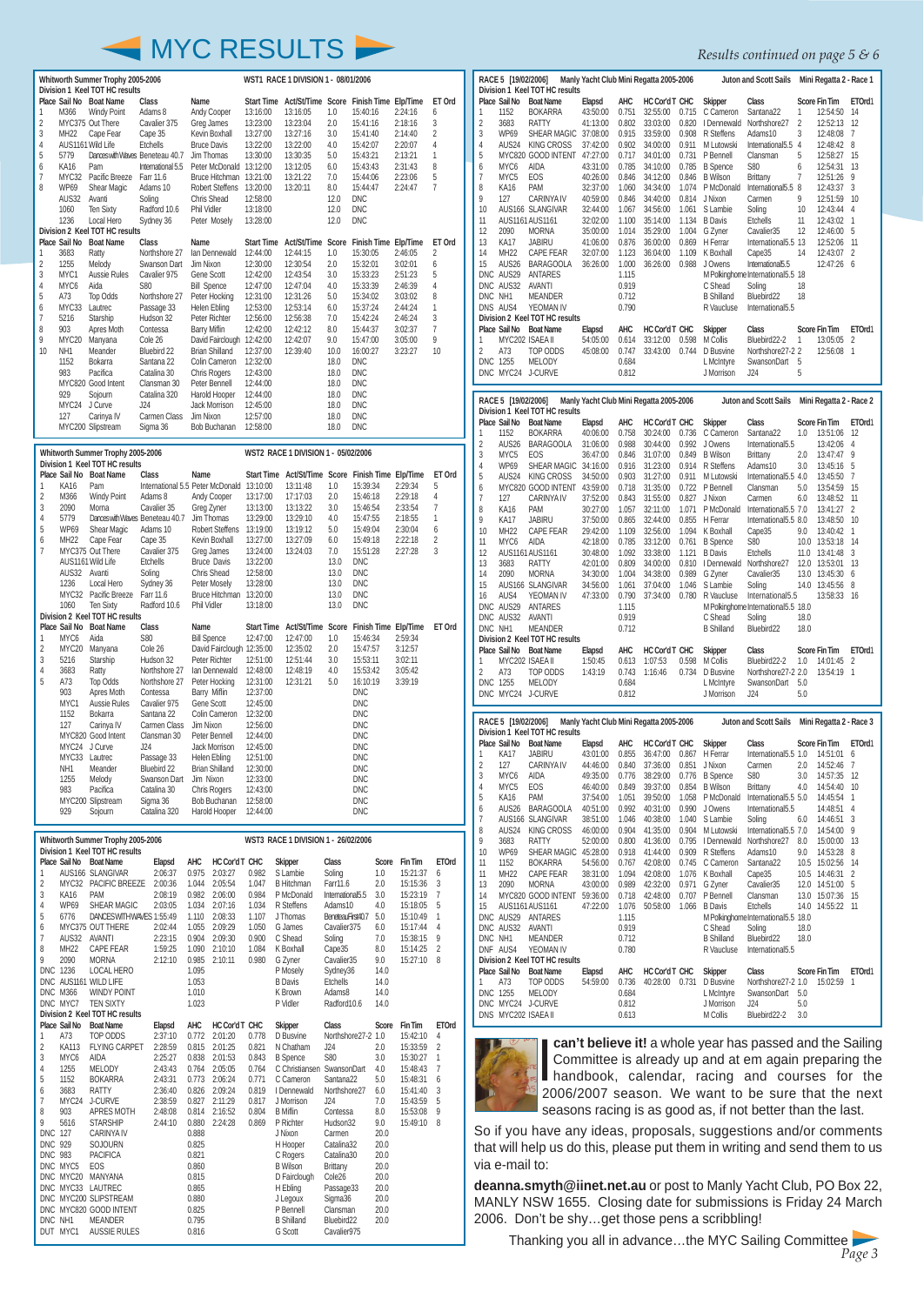#### **Manly Yacht Club Mini-Regatta Wrap-up**

Is this the way of the future? Up and down legs, short sharp and to the point? Lots of start practice and the opportunity to get that mark rounding thing right? Much needed experience in the use of that most horrible of sails - the dreaded spinnaker? What about the start sequence; was that the 4-minute or the contract of the contract of the contract of the contract of the contract of the contract of the contract of the contract of the contract of the contract of the contract of the contract of the contract of the contrac

#### 1-minute gun?

All these things were put to the test on the 2nd and last day of our Mini-Regatta series for this season. Three great races, all in a gentle Sow Easter, with a great course once again set by our race officials.

A really good turn out of boats February 19th, made for some close racing. A few skippers interpreted the rules slightly differently than the Blue Book would have liked. But with some polite advice from other competitors, most of our 'recalcitrant bargers' and 'no overlap/buoy room panicers', got the idea by race three. In the end, good racing was had by all.

#### *Now down to the nitty-gritty*

Who won and who didn't. Colin Cameron on BOKARRA was first place for the day and scored himself 4-litres of Jotun top of the line Seavictor 50 Anti-foul. This stuff is good gear and we need to thank **Jotun** for their sponsorship.

In second place was Brian Wilson on EOS, who scored a great sail repair gift voucher from **Bret Scott Sails** on Kenneth Road in Manly Vale. I would love to give you the run down of all the other prize winners, but to be honest everybody who turned up back at the club for the BBQ got something. Even one boat that didn't sail won a prize.

If you want to know who won the much-converted overall Mini-Regatta trophy, you need to turn up the Prize Giving at the end of the season.

Special thanks must go out to all of you sailors who supported this slightly unusual format. It's always a relief to see a big bunch of sails on the start line when you arrange one of these events. The great turnout really impressed our sponsors too, who are keen to do the whole thing again next season. Without them, the prize giving would be a little less interesting.

If you liked the Mini-Regatta style of racing or have any ideas (which I may choose to ignore), please give the club some feedback. Volunteers congrats on another successful event!

*Many thanks and stay out of my way* - **P Mac.** 



A man who rode a jet ski into large breaking waves to rescue three people whose yacht capsized was named as the inaugural NSW Maritime Medal recipient today.<br>Nelson Bay man Stuart

Mackenzie watched as waves "the height of telegraph poles" picked up the yacht and<br>dumped it at Port Stephens 12 months ago.

Despite danger to himself, Mackenzie rode into the<br>waves and pulled the trio<br>aboard his jet ski.

New Ports and Waterways minister Joe Tripodi said the medals would be awarded for safety, environment and community achievements.

'Stuart is the type of model citizen we want to see acknowledged under this new scheme, Tripodi said.<br>Visit www.maritime.

nsw.gov.au or phone<br>13 12 56.

*Well done, I think this article may refer to the Jet Skier who rescued Pacific Breeze crew, although not sure if the waves were as big as telegraph poles!*



Saturday, 18th February we had a huge turn up of eager sailors waiting for eagerly for their sail. The day was one of those fabulous ones, not too hot, not too breezy,

just perfect, with the result that we had a few prospective members who came to try us out. Numbers today reached almost a record, with at least 35 sailors and helpers enjoying the facilities of Manly Yacht Club, and Manly Cove.

The next few days were taken up with maintenance on our two safety boats. First Charlie's Chariot, then Eli D were slipped, cleaned and anti-fouled. Thanks to helpers from Sailability, Manly Yacht Club, and the Sailing and Rowing Club, the work went efficiently, and we were able to get both boats back in the water before our next Sailing Day, which was Wednesday, 1st March.

Again, this was a huge day, with 20 students from Fisher Rd and Truscott St Special schools taking advantage of a very special day on the water in a very special setting. Saturday 4th March we had a calmer, smaller day, with lots of smiles from our 14 disabled sailors, and 15 helpers. It was Sydney Harbour day today, so there were lots of obstacles in the Cove, such as kayaks, swimmers, surf skis and support boats, making it an exciting sail. We are looking forward to competing in the Cristal D"Arques Women's Challenge on 19th March, hoping to have 4 of our Access Dinghies on the water **ELI DEMENY**









*Sailors and helpers with lots of smiles having a great day sailing in Manly Cove*



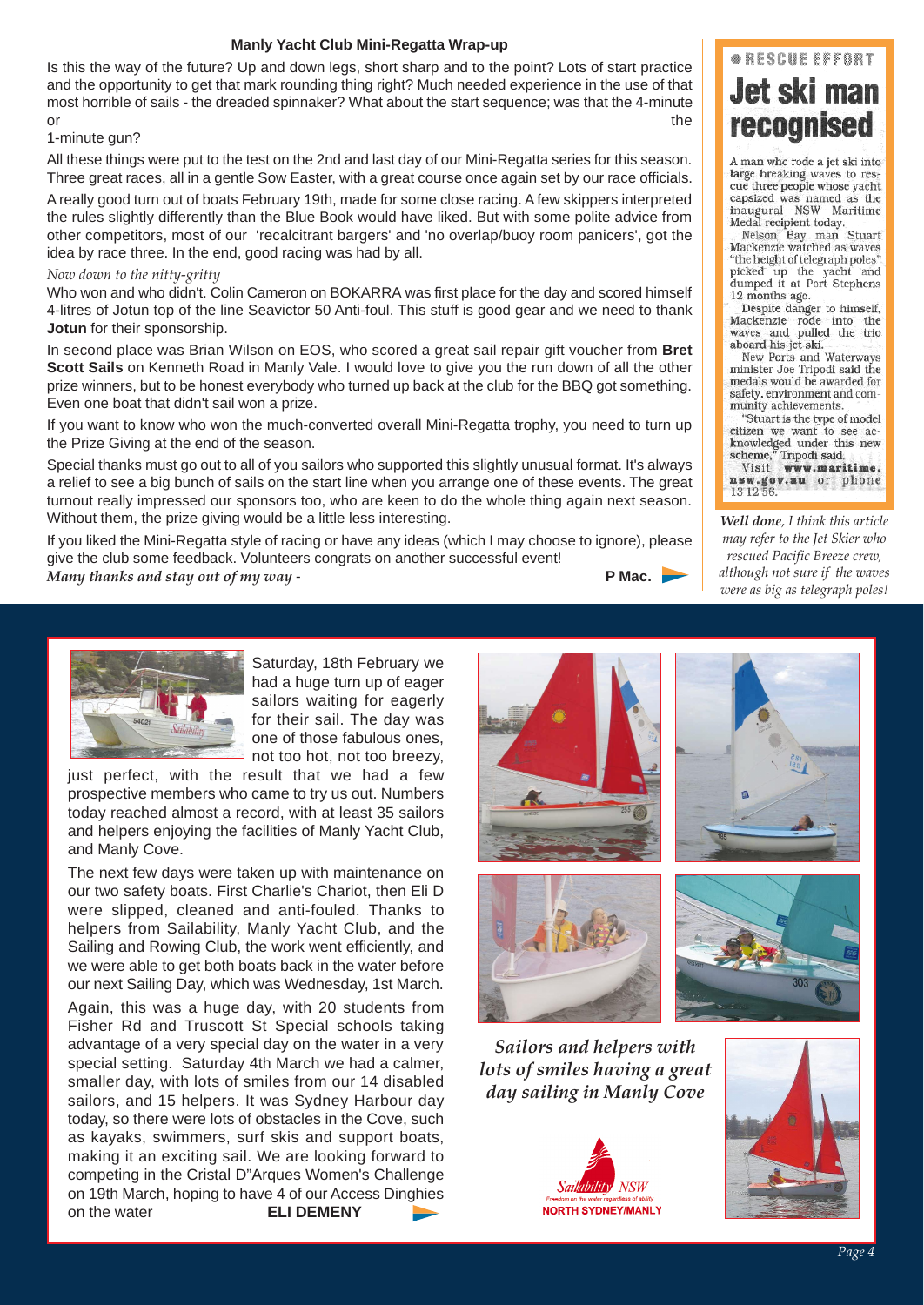| $\bigtriangleup$ MYC RESULTS $\bigtriangledown$                                                                                                                                                                                                                                                                                                                                                                                                                                                                                                                                                                                                                                                                                                                                                                                                                                                                                                                                                                                                                                                                                                                                                                                                                                                                       | RACE 5 [11/12/2005]<br>MYC Flotta Lauro 2005-2006<br>Division 2 Keel TOT HC results<br>Place Sail No<br><b>Boat Name</b><br>Elapsd AHC HC Cord T CHC<br>Skipper<br>Class<br>3683<br><b>RATTY</b><br>2:03:29<br>0.955 1:57:56<br>0.944   Dennewald Northshore27 1.0                                                                                                                                                                                                                                                                                                                                                                                                                                                                                                                                                                                                                                                                                                                                                                                                                                                                                                                                                                                                                             | FL <sub>5</sub><br>Score Fin Tim ETOrd<br>15:08:29 4                                                    |
|-----------------------------------------------------------------------------------------------------------------------------------------------------------------------------------------------------------------------------------------------------------------------------------------------------------------------------------------------------------------------------------------------------------------------------------------------------------------------------------------------------------------------------------------------------------------------------------------------------------------------------------------------------------------------------------------------------------------------------------------------------------------------------------------------------------------------------------------------------------------------------------------------------------------------------------------------------------------------------------------------------------------------------------------------------------------------------------------------------------------------------------------------------------------------------------------------------------------------------------------------------------------------------------------------------------------------|------------------------------------------------------------------------------------------------------------------------------------------------------------------------------------------------------------------------------------------------------------------------------------------------------------------------------------------------------------------------------------------------------------------------------------------------------------------------------------------------------------------------------------------------------------------------------------------------------------------------------------------------------------------------------------------------------------------------------------------------------------------------------------------------------------------------------------------------------------------------------------------------------------------------------------------------------------------------------------------------------------------------------------------------------------------------------------------------------------------------------------------------------------------------------------------------------------------------------------------------------------------------------------------------|---------------------------------------------------------------------------------------------------------|
| MYC Club Championship 2005-2006<br>CC <sub>5</sub><br>RACE 5 [11/12/2005]<br>Division 1 Keel TOT HC results<br>Place Sail No Boat Name<br>Elapsd AHC HC Cor'd T CHC<br>Skipper<br>Class<br>Score Fin Tim ETOrd<br>0.989 S Lambie<br>AUS166 SLANGIVAR<br>1:56:30 0.985 1:54:45<br>Soling<br>1.0<br>15:27:30 3<br>$\overline{2}$<br>MYC375 OUT THERE<br>1:54:36 1.020 1:56:54<br>1.030 G James<br>Cavalier375 2.0<br>15:25:36 2<br>SHEAR MAGIC 1:59:38 0.980 1:57:14<br>0.983 R Steffens<br>15:30:38 4<br>3<br>WP69<br>Adams10<br>3.0<br>AUS1161AUS1161<br>1.038 B Davis<br>15:23:21 1<br>1:52:21 1.050 1:57:58<br>Etchells<br>4.0<br>4<br>5<br><b>MORNA</b><br>2090<br>2:00:49 0.983 1:58:46<br>0.978 G Zyner<br>Cavalier35<br>5.0<br>15:31:49 5<br>6<br><b>KA16</b><br>PAM<br>2:03:30 0.975 2:00:25<br>0.974 P McDonald<br>International5.56.0<br>15:34:30 6<br><b>DNC 1236</b><br>LOCAL HERO<br>1.085<br>P Mosely<br>Sydney36<br>10.0<br>DNC MH <sub>22</sub><br><b>CAPE FEAR</b><br>1.080<br>K Boxhall<br>10.0<br>Cape35<br>DNC MYC7<br><b>TEN SIXTY</b><br>0.950<br>P Vidler<br>Radford10.6 10.0                                                                                                                                                                                                                   | $\overline{2}$<br>M366<br>WINDY POINT 1:46:27 1.125 1:59:45<br>1.108 K Brown<br>Adams8<br>2.0<br>3<br>MYC6<br><b>AIDA</b><br>2:02:44 0.998 2:02:29<br>0.992 B Spence<br>S80<br>3.0<br>1152<br><b>BOKARRA</b><br>2:24:45 0.850 2:03:02<br>0.844 C Cameron<br>$\overline{4}$<br>Santana22<br>4.0<br>5<br>127<br><b>CARINYA IV</b><br>2:02:09<br>1.057 2:09:07<br>J Nixon<br>5.0<br>1.041<br>Carmen<br>6<br>MYC202 ISAEA II<br>2:44:11 0.815 2:13:49<br>0.795 M Collis<br>Bluebird22-2 6.0<br><b>DNC 929</b><br>SOJOURN<br>Catalina32<br>0.914<br>H Hooper<br>15.0<br><b>DNC 1255</b><br>MELODY<br>0.859<br>L McIntyre<br>SwansonDart 15.0<br><b>DNC 4332</b><br>0.800<br>SOMEPLACE ELSE<br>N Maley<br>Cavalier26<br>15.0<br>DNC A73<br>TOP ODDS<br>0.800<br>K Petersen<br>Northshore27 15.0<br>DNC MYC33 LAUTREC<br>0.958<br>H Ebling<br>Passage33<br>15.0<br>DNC MYC200 SLIPSTREAM<br>1.022<br>Sigma36<br>15.0<br>J Legoux<br>DNC NH1<br><b>MEANDER</b><br>0.840<br><b>B</b> Shilland<br>Bluebird22<br>15.0                                                                                                                                                                                                                                                                                     | 14:51:27 1<br>15:07:44 3<br>15:29:45 5<br>15:07:09 2<br>15:49:11 6                                      |
| CC <sub>6</sub><br>RACE 6 [22/01/2006]<br>MYC Club Championship 2005-2006                                                                                                                                                                                                                                                                                                                                                                                                                                                                                                                                                                                                                                                                                                                                                                                                                                                                                                                                                                                                                                                                                                                                                                                                                                             | RACE 6 [22/01/2006]<br>MYC Flotta Lauro 2005-2006<br>Division 2 Keel TOT HC results                                                                                                                                                                                                                                                                                                                                                                                                                                                                                                                                                                                                                                                                                                                                                                                                                                                                                                                                                                                                                                                                                                                                                                                                            | FL <sub>6</sub>                                                                                         |
| Division 1 Keel TOT HC results<br>Class<br>Score Fin Tim ETOrd<br>Place Sail No<br><b>Boat Name</b><br>AHC HC Cord T CHC<br>Skipper<br>Elapsd<br>KA16<br>PAM<br>2:24:11 0.950 2:16:58<br>0.966 P McDonald International5.51.0<br>15:39:11 4<br>WP69<br>SHEAR MAGIC 2:19:25 0.988 2:17:45<br>0.977 R Steffens<br>15:34:25 3<br>$\overline{2}$<br>2.0<br>Adams10<br>MYC375 OUT THERE 2:15:59<br>3<br>1.035 2:20:45<br>1.026 G James<br>Cavalier375<br>3.0<br>15:30:59 1<br>$\overline{4}$<br>AUS1161AUS1161<br>2:16:03 1.040 2:21:30<br>1.032 B Davis<br>Etchells<br>4.0<br>15:31:03 2<br>5<br>AUS166 SLANGIVAR<br>2:26:09 0.995 2:25:25<br>0.979 S Lambie<br>Soling<br>5.0<br>15:41:09 5<br><b>DNC 1236</b><br>LOCAL HERO<br>1.075<br>P Mosely<br>Sydney36<br>10.0<br><b>DNC 2090</b><br><b>MORNA</b><br>0.980<br>G Zyner<br>Cavalier35<br>10.0<br>DNC MH <sub>22</sub><br>CAPE FEAR<br>1.070<br>K Boxhall<br>10.0<br>Cape35<br><b>TEN SIXTY</b><br>DNC MYC7<br>0.950<br>P Vidler<br>Radford10.6 10.0<br>CC7<br>MYC Club Championship 2005-2006<br>RACE 7 [12/02/2006]<br>Division 1 Keel TOT HC results<br>Place Sail No<br>Score Fin Tim ETOrd<br><b>Boat Name</b><br>Elapsd AHC HC Cor'd T CHC<br>Skipper<br>Class<br>KA16<br>PAM<br>0.967 P McDonald<br>2:03:19 0.960 1:58:23<br>International5.51.0<br>15:18:19 2 | Place Sail No<br><b>Boat Name</b><br>Elapsd AHC HC Cord T CHC Skipper<br>Class<br>1152<br><b>BOKARRA</b><br>2:27:15 0.840 2:03:41<br>0.855 C Cameron<br>Santana22<br>1.0<br>$\overline{2}$<br>1255<br>MELODY<br>2:35:20 0.845 2:11:15<br>0.855 L McIntyre<br>SwansonDart 2.0<br>3<br>3683<br><b>RATTY</b><br>0.950 2:13:46<br>0.942   Dennewald Northshore27 3.0<br>2:20:48<br>MYC6<br>$\overline{4}$<br>AIDA<br>2:16:23 0.998 2:16:07<br>0.982 B Spence<br>S80<br>4.0<br>5<br><b>CARINYA IV</b><br>127<br>2:13:00 1.031 2:17:07<br>1.020 J Nixon<br>5.0<br>Carmen<br>MYC202 ISAEA II<br>ĥ<br>2:58:55 0.780 2:19:33<br>0.776 M Collis<br>Bluebird22-2 6.0<br>SOJOURN<br>0.914<br>DNC 929<br>H Hooper<br>Catalina32<br>15.0<br><b>DNC 4332</b><br>0.800<br>SOMEPLACE ELSE<br>N Maley<br>Cavalier <sub>26</sub><br>15.0<br>DNC A73<br><b>TOP ODDS</b><br>0.800<br>Northshore27 15.0<br>K Petersen<br><b>WINDY POINT</b><br><b>DNC M366</b><br>1.130<br>K Brown<br>Adams8<br>15.0<br>DNC MYC33 LAUTREC<br>0.958<br>H Ebling<br>15.0<br>Passage33<br>DNC MYC200 SLIPSTREAM<br>1.022<br>Sigma36<br>15.0<br>J Legoux<br>DNC NH <sub>1</sub><br><b>MEANDER</b><br>0.840<br><b>B</b> Shilland<br>Bluebird22<br>15.0<br><b>ECLIPSE</b><br><b>DNF 951</b><br>0.866<br><b>B</b> Howell<br>Endeavour24 8.0 | Score Fin Tim ETOrd<br>15:32:15 4<br>15:40:20 5<br>15:25:48 3<br>15:21:23 2<br>15:18:00 1<br>16:03:55 6 |
| SHEAR MAGIC 2:04:31 0.985 2:02:39<br>$\overline{2}$<br><b>WP69</b><br>0.980 R Steffens<br>Adams10<br>2.0<br>15:19:31 3                                                                                                                                                                                                                                                                                                                                                                                                                                                                                                                                                                                                                                                                                                                                                                                                                                                                                                                                                                                                                                                                                                                                                                                                | RACE 7 [12/02/2006]<br>MYC Flotta Lauro 2005-2006                                                                                                                                                                                                                                                                                                                                                                                                                                                                                                                                                                                                                                                                                                                                                                                                                                                                                                                                                                                                                                                                                                                                                                                                                                              | FL <sub>7</sub>                                                                                         |
| 3<br>AUS166 SLANGIVAR<br>2:07:13 0.967 2:03:01<br>0.974 S Lambie<br>Soling<br>3.0<br>15:22:13 4<br>$\overline{4}$<br>AUS1161AUS1161<br>1:59:47 1.035 2:03:58<br>1.038 B Davis<br>Etchells<br>4.0<br>15:14:47 1<br>5<br><b>MORNA</b><br>2:08:26 0.980 2:05:52<br>0.972 G Zyner<br>15:23:26 5<br>2090<br>Cavalier35<br>5.0<br>6<br>MYC375 OUT THERE 2:17:01 1.035 2:21:49<br>1.009 G James<br>Cavalier375<br>6.0<br>15:32:01 6<br><b>DNC 1236</b><br>LOCAL HERO<br>1.075<br>P Mosely<br>Sydney36<br>10.0<br>DNC MH <sub>22</sub><br>CAPE FEAR<br>1.070<br>K Boxhall<br>Cape35<br>10.0<br>DNC MYC7<br><b>TEN SIXTY</b><br>0.950<br>P Vidler<br>Radford10.6 10.0                                                                                                                                                                                                                                                                                                                                                                                                                                                                                                                                                                                                                                                          | Division 2 Keel TOT HC results<br>Place Sail No<br><b>Boat Name</b><br>Elapsd AHC HC Cord T CHC<br>Skipper<br>Class<br>MYC33 LAUTREC<br>0.958 H Ebling<br>1:48:10 0.958 1:43:37<br>Passage33<br>1.0<br>MYC6<br>AIDA<br>1:47:17 0.975 1:44:36<br>0.980 B Spence<br>S80<br>$\overline{2}$<br>2.0<br>3<br>3683<br><b>RATTY</b><br>1:52:47 0.945 1:46:35<br>0.946   Dennewald Northshore27 3.0<br>$\overline{4}$<br>1152<br><b>BOKARRA</b><br>2:07:58<br>0.855 1:49:25<br>0.850 C Cameron<br>Santana22<br>-4.0<br>5<br>1255<br>MELODY<br>2:12:26 0.845 1:51:54<br>0.841 L McIntyre<br>SwansonDart 5.0                                                                                                                                                                                                                                                                                                                                                                                                                                                                                                                                                                                                                                                                                              | Score Fin Tim ETOrd<br>14:53:10 2<br>14:52:17 1<br>14:57:47 4<br>15:12:58 5<br>15:17:26 6               |
| View our web site: www.myc.org.au<br>for more MYC race results and<br>view the Newsletter in colour.                                                                                                                                                                                                                                                                                                                                                                                                                                                                                                                                                                                                                                                                                                                                                                                                                                                                                                                                                                                                                                                                                                                                                                                                                  | 6<br>127<br><b>CARINYA IV</b><br>1:49:46 1.020 1:51:58<br>0.995 J Nixon<br>Carmen<br>6.0<br>$\overline{7}$<br>951<br><b>ECLIPSE</b><br>2:37:28 0.866 2:16:22<br>0.863 B Howell<br>Endeavour24 7.0<br><b>DNC 929</b><br>SOJOURN<br>0.914<br>H Hooper<br>Catalina32<br>15.0<br><b>DNC 4332</b><br>0.800<br>N Maley<br>15.0<br>SOMEPLACE ELSE<br>Cavalier26<br>DNC A73<br><b>TOP ODDS</b><br>0.800<br>Northshore27 15.0<br>K Petersen<br><b>DNC M366</b><br><b>WINDY POINT</b><br>1.130<br>K Brown<br>Adams8<br>15.0<br>DNC MYC200 SLIPSTREAM<br>15.0<br>1.022<br>J Legoux<br>Sigma36<br>DNC MYC202 ISAFA II<br>M Collis<br>Bluebird22-2 15.0<br>0.776                                                                                                                                                                                                                                                                                                                                                                                                                                                                                                                                                                                                                                            | 14:54:46 3<br>15:42:28 7                                                                                |

We are two new members of the Manly Yacht Club. We are happy that we joined as everyone is very friendly. Last week we did some races. Unfortunately there were many bluebottles and many people got stung. We got one bluebottle in our boat and Angus got 3! Almost every week we go to a different beach and a few weeks ago we went to Store Beach. We played some games in the water where you have to throw a float into the water and then someone else gets it. When we got to the beach everyone played around. On the way there we raced there and used our spinnakers. Hugh and Graham almost got stuck in the rocks and had to push their boat away from them because of the wind. We'd like to thank everyone for helping us. Hopefully next week will be just as fun and there won't be as many bluebottles. **By Sally Brown and Alyce Hodgson**





DNC MYC202 ISAEA II 0.776 M Collis Bluebird22-2 15.0 DNC NH1 MEANDER 0.820 B Shilland Bluebird22 15.0



# Australia Day Regatta Awards.

Manly Yacht Club was well represented at Sydney Town Hall on Wednesday, 8th March. Blue Robinson (centre boards) Alice Donaldson and Natalie Schultz (MJs) and Peter Macdonald (Yachts) collected their medallions at a ceremony held in the very impressive Main Vestibule room of the Town Hall. 2006 marked the 170th year of the Regatta. Other award winners included some big names and clubs were represented from all over Sydney, The Illawarra, Gosford and Lake Macquarie.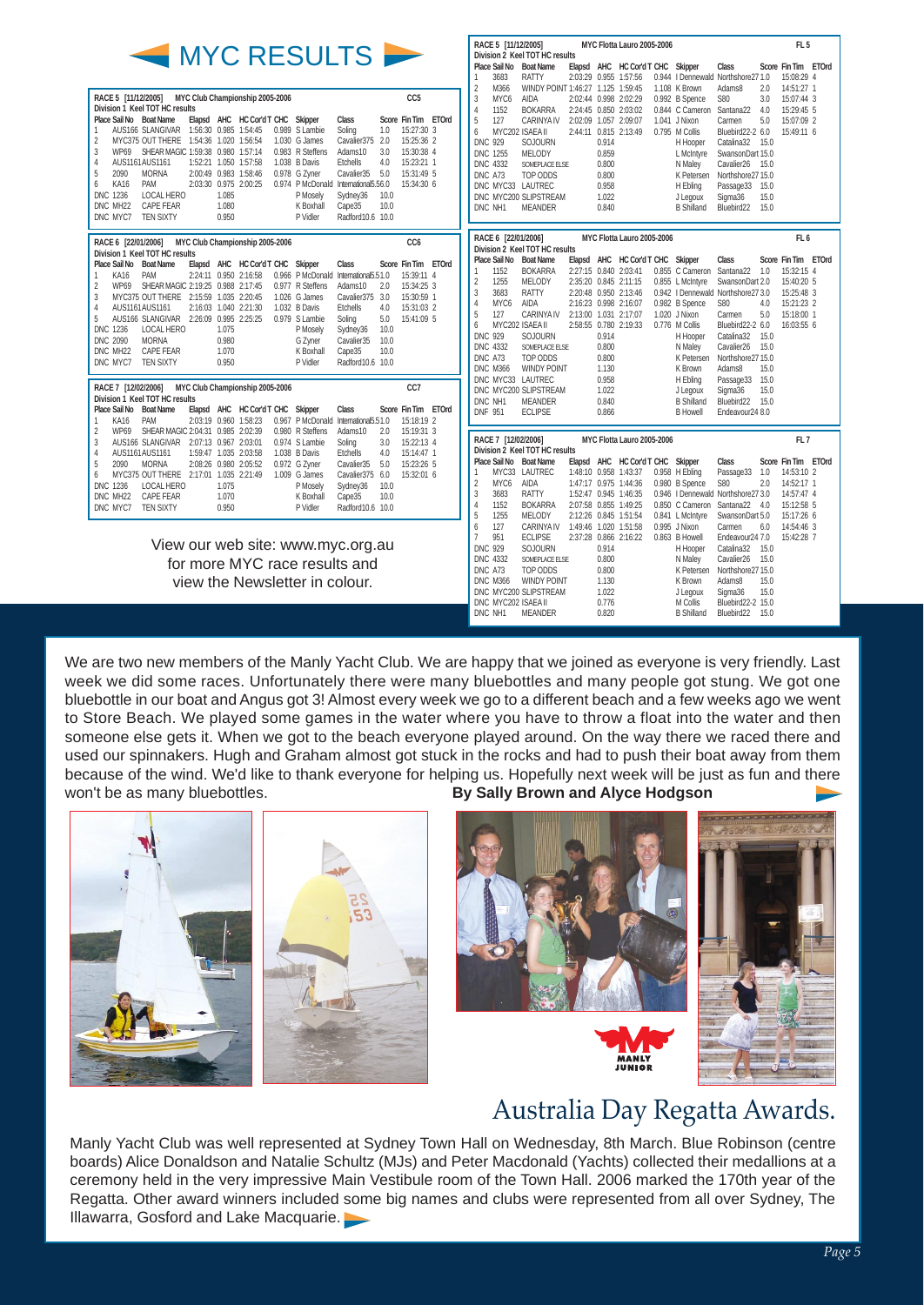

A special thank you from all the MYC members to Tina and Matt Ryan, Steve Teudt and his volunteers, Kristine, Elizabeth and Fiona, the Cook Chris, Yuko and the kitchen staff, and all the MYC team of helpers at the end of the each event for making this another great **MYC Twilight** 

**Exciting Sponsor... Exciting Winter Series Exciting Prizes...** check the sponsors web site

Series

www.navman.com.au



**WINTER SERIES 2006** watch out for more information in the April issue **Ian Dennewald** 4

Kommodore's Krazy Kapers

If you haven't marked it in your diary yet, DO IT NOW! SUNDAY 30TH APRIL *You never know who you may meet there!*

|   |             |                                                  |                         | RYAN WINES TWILIGHT SERIES 2005-2006 RESULTS - RACE 11 - 03-02-06 |                                    |          |         |
|---|-------------|--------------------------------------------------|-------------------------|-------------------------------------------------------------------|------------------------------------|----------|---------|
|   |             | Sail No Boat Name<br>MYC24 J-CURVE               | <b>Boat Type</b><br>J24 | Owner/Helm<br>J Morrison/A McKay 18:10:00                         | <b>Start Time Fin/Time El/Time</b> | 19:27:25 | 1:17:25 |
|   | 929         | SOJOURN                                          | Catalina 32             | Harold Hooper                                                     | 18:04:00                           | 19:27:32 | 1:23:32 |
|   | 6747        | HAP HAZARD                                       | Moody 31                | John Webber                                                       | 18:08:00                           | 19:28:28 | 1:20:28 |
|   | 4863        | TWO CAN                                          | Masram 920              | D Lewis/S Teudt                                                   | 18:21:00                           | 19:29:22 | 1:08:22 |
|   |             | MYC32 PACIFIC BREEZE Farr 11.6                   |                         | Bruce Hitchman                                                    | 18:22:00                           | 19:30:01 | 1:08:01 |
|   | MYC5 EOS    |                                                  | Brittany 33             | <b>Brian Wilson</b>                                               | 18:12:00                           | 19:32:19 | 1:20:19 |
|   | MYC6        | AIDA                                             | S80                     | <b>Bill Spence</b>                                                | 18:11:00                           | 19:31:55 | 1:20:55 |
|   | 4524        | <b>XCESS</b>                                     | S80                     | C Matthews/O Rees 18:18:00                                        |                                    | 19:32:01 | 1:14:01 |
|   |             | MYC375OUT THERE                                  | Cavalier 375            | Greg James                                                        | 18:28:00                           | 19:32:08 | 1:04:08 |
|   | 6510        | POETS DAY                                        | Elan 40                 | Steve Wilton                                                      | 18:30:00                           | 19:32:10 | 1:02:10 |
|   |             | MYC33 LAUTREC                                    | Passage 33              | Helen Ebling                                                      | 18:10:00                           | 19:32:41 | 1:22:41 |
|   |             | <b>MYC47 REALITY</b>                             | Passage 33              | Keith Woodward                                                    | 18:07:00                           | 19:32:50 | 1:25:50 |
|   | 3683        | RATTY                                            |                         | Northshore 27 Ian Dennewald                                       | 18:16:00                           | 19:34:10 | 1:18:10 |
|   | 6776        | DANCES WITH WAVES Beneteau First 40.7 Jim Thomas |                         |                                                                   | 18:35:00                           | 19:34:49 | 0:59:49 |
| ገ | 4948        |                                                  |                         | <b>BLOESVLOGLER</b> Swanson Dart Robbie Trehane                   | 18:25:00                           | 19:35:02 | 1:10:02 |
|   | 4384        | <b>FIRST LIGHT</b>                               | Adams 12                | Nicolas Ewald                                                     | 18:25:00                           | 19:35:55 | 1:10:55 |
|   | 5251        | PIPEDREAM                                        |                         | Dehler Top 34 Mark McElligott                                     | 18:22:00                           | 19:35:40 | 1:13:40 |
|   | KA113       | FLYING CARPETJ24                                 |                         | Nick Chatham                                                      | 18:17:00                           | 19:35:57 | 1:18:57 |
|   |             | MYC11 MANLY TOO                                  | Bavaria 44              | Andrew Robinson                                                   | 18:24:00                           | 19:36:13 | 1:12:13 |
|   |             | MYC820GOOD INTENT Clansman 30 Peter Bennell      |                         |                                                                   | 18:13:00                           | 19:37:23 | 1:24:23 |
|   | <b>NH14</b> | <b>HAGAR</b>                                     | Endeavour 26 Chris Cope |                                                                   | 18:19:00                           | 19:37:42 | 1:18:42 |
|   | <b>WP69</b> | SHEAR MAGIC Adams 10                             |                         | R.Steffens/H.Sullivan 18:30:00                                    |                                    | 19:37:50 | 1:07:50 |
|   | 5616        | <b>STARSHIP</b>                                  | Hudson 32               | Peter Richter                                                     | 18:17:00                           | 19:39:38 | 1:22:38 |
|   | MYC7        | <b>TEN SIXTY</b>                                 | Radford 10.6            | Phil Vidler                                                       | 18:29:00                           | 19:40:16 | 1:11:16 |
|   | KA55        | <b>ATALANTA</b>                                  | J24                     | Mark Griffiths                                                    | 18:09:00                           | 19:54:59 | 1:45:59 |

|                  |                                                  |                             | RYAN WINES TWILIGHT SERIES 2005-2006 RESULTS - RACE 12 - 10.02.06 |                                                |          |         |
|------------------|--------------------------------------------------|-----------------------------|-------------------------------------------------------------------|------------------------------------------------|----------|---------|
|                  | Sail No Boat Name<br>MYC20 MANYANA               | <b>Boat Type</b><br>Cole 26 | Owner/Helm<br>D Fairdough S Garmston                              | <b>Start Time Fin/Time El/Time</b><br>18:03:00 | 19:19:13 | 1:16:13 |
| 1255             | MELODY                                           | Dart                        | Al Thomas/L Northcott 18:00:00                                    |                                                | 19:22:55 | 1:22:55 |
| MYC5             | EOS                                              | Brittany 33                 | <b>Brian Wilson</b>                                               | 18:12:00                                       | 19:23:10 | 1:11:10 |
| KA16             | <b>PAM</b>                                       |                             | International 5.5 Peter McDonald                                  | 18:20:00                                       | 19:23:30 | 1:03:30 |
| 4524             | <b>XCESS</b>                                     | S80                         | C Matthews/O Rees 18:18:00                                        |                                                | 19:23:36 | 1:05:36 |
|                  | MYC32 P/BREEZE                                   | Farr 11.6                   | <b>Bruce Hitchman</b>                                             | 18:22:00                                       | 19:23:44 | 1:01:44 |
| 4863             | TWO CAN                                          | Masram 920                  | D Lewis/S Teudt                                                   | 18:21:00                                       | 19:24:28 | 1:03:28 |
| MYC202 ISEA      |                                                  | Bluebird 22                 | Matt Collis                                                       | 17:58:00                                       | 19:24:42 | 1:26:42 |
| 4384             | <b>FIRST LIGHT</b>                               | Adams 12                    | Nicolas Ewald                                                     | 18:25:00                                       | 19:25:11 | 1:00:11 |
| MYC6             | AIDA                                             | S80                         | <b>Bill Spence</b>                                                | 18:11:00                                       | 19:25:37 | 1:14:37 |
| MH <sub>22</sub> | <b>CAPE FEAR</b>                                 | Cape 35                     | Kevin Boxhall                                                     | 18:30:00                                       | 19:26:15 | 0:56:15 |
|                  | MYC33 LAUTREC                                    | Passage 33                  | Helen Ebling                                                      | 18:10:00                                       | 19:26:52 | 1:16:52 |
|                  | MYC11 MANLY TOO                                  | Bavaria 44                  | Andrew Robinson 18:23:00                                          |                                                | 19:27:01 | 1:04:01 |
| 929              | SOJOURN                                          | Catalina 32                 | Harold Hooper                                                     | 18:10:00                                       | 19:27:10 | 1:17:10 |
| 983              | <b>PACIFICA</b>                                  | Catalina 30                 | <b>Chris Rogers</b>                                               | 18:09:00                                       | 19:27:32 | 1:18:32 |
| KA113            | <b>FLYING CARPETJ24</b>                          |                             | Nick Chatham                                                      | 18:16:00                                       | 19:27:50 | 1:11:50 |
| A73              | TOP ODDS                                         |                             | Northshore 27 Karen Petersen                                      | 18:12:00                                       | 19:28:08 | 1:16:08 |
|                  | MYC375OUT THERE                                  | Cavalier 375                | Greg James                                                        | 18:28:00                                       | 19:28:58 | 1:00:58 |
| 6510             | POETS DAY                                        | Elan 40                     | Steve Wilton                                                      | 18:30:00                                       | 19:29:29 | 0:59:29 |
| 3683             | <b>RATTY</b>                                     |                             | Northshore 27 Ian Dennewald                                       | 18:15:00                                       | 19:30:02 | 1:15:02 |
| <b>KA55</b>      | <b>ATALANTA</b>                                  | J24                         | Mark Griffiths                                                    | 18:08:00                                       | 19:30:58 | 1:22:58 |
| 6747             | <b>HAP HAZARD</b>                                | Moody 31                    | John Webber                                                       | 18:11:00                                       | 19:31:15 | 1:20:15 |
|                  | <b>MYC47 REALITY</b>                             | Passage 33                  | Keith Woodward                                                    | 18:07:00                                       | 19:31:28 | 1:24:28 |
| 1236             | LOCAL HERO                                       | Sydney 36                   | Peter Mosely                                                      | 18:39:00                                       | 19:32:07 | 0:53:07 |
| <b>NH14</b>      | <b>HAGAR</b>                                     | Endeavour 26 Chris Cope     |                                                                   | 18:18:00                                       | 19:32:28 | 1:14:28 |
| 6776             | DANCES WITH WAVES Beneteau First 40.7 Jim Thomas |                             |                                                                   | 18:34:00                                       | 19:32:52 | 0:58:52 |
| <b>WP69</b>      | SHEAR MAGIC Adams 10                             |                             | R.Steffens/H.Sullivan 18:29:00                                    |                                                | 19:33:19 | 1:04:19 |
|                  | MYC7 TEN SIXTY                                   | Radford 10.6                | Phil Vidler                                                       | 18:28:00                                       | 19:33:44 | 1:05:44 |
|                  | MYC36 CROSSYOLRENGERS Bavaria 36                 |                             | P&V Cumbers                                                       | 18:07:00                                       | 19:34:06 | 1:27:06 |
|                  | MYC820 GOOD INTENT Clansman 30 Peter Bennell     |                             |                                                                   | 18:12:00                                       | 19:35:01 | 1:23:01 |
|                  | MYC24 J-CURVE                                    | J24                         | J Morrison/A McKay 18:19:00                                       |                                                | 19:36:07 | 1:17:07 |
|                  | MYC259YEVANNA                                    | Cavalier 26                 | Tomas Kliman                                                      | 18:03:00                                       | 19:36:28 | 1:33:28 |
| MYC1             | AUSSIE RULES Cavalier 975                        |                             | Gene Scott                                                        | 18:15:00                                       | 19:37:18 | 1:22:18 |
|                  |                                                  |                             |                                                                   |                                                |          |         |
|                  |                                                  |                             | RYAN WINES TWILIGHT SERIES 2005-2006 RESULTS - RACE 13-17.02-06   |                                                |          |         |
| MYC6             | Sail No Boat Name<br>AIDA                        | <b>Boat Type</b><br>S80     | Owner/Helm<br><b>Bill Spence</b>                                  | Start Time Fin/Time El/Time<br>18:11:00        | 19:33:45 | 1:22:45 |
| 4863             | <b>TWO CAN</b>                                   | Masram 920                  | D Lewis/S Teudt                                                   | 18:21:00                                       | 19:34:15 | 1:13:15 |
|                  | MYC33 LAUTREC                                    | Passage 33                  | Helen Ebling                                                      | 18:10:00                                       | 19:35:07 | 1:25:07 |
| 929              | <b>SOJOURN</b>                                   | Catalina 32                 | Harold Hooper                                                     | 18:10:00                                       | 19:35:18 | 1:25:18 |
| 8686             | <b>CROW BAR</b>                                  | Masram 940                  |                                                                   | 18:21:00                                       | 19:35:52 | 1:14:52 |
|                  |                                                  |                             | Bruce Hitchman                                                    | 18:22:00                                       | 19:36:03 | 1:14:03 |
| <b>KA16</b>      | PAM                                              |                             | International 5.5 Peter McDonald                                  | 18:20:00                                       |          |         |
|                  |                                                  |                             | MYC32 PACIFIC BREEZE Farr 11.6                                    |                                                |          |         |

|          | ש בתורו שהם שטט דוזו                             | <b>I GOODY OU INTO LEUITH</b> |                                             | 19.19.00 | 19.99.91         | 1.69.01 |
|----------|--------------------------------------------------|-------------------------------|---------------------------------------------|----------|------------------|---------|
| 929      | SOJOURN                                          |                               | Catalina 32 Harold Hooper                   | 18:10:00 | 19:35:18 1:25:18 |         |
| 8686     | <b>CROW BAR</b>                                  | Masram 940                    |                                             | 18:21:00 | 19:35:52 1:14:52 |         |
|          | MYC32 PACIFIC BREEZE Farr 11.6                   |                               | Bruce Hitchman                              | 18:22:00 | 19:36:03 1:14:03 |         |
| KA16     | PAM                                              |                               | International 5.5 Peter McDonald            | 18:20:00 | 19:36:16         | 1:16:16 |
|          | MYC375OUT THERE                                  | Cavalier 375 Greg James       |                                             | 18:27:00 | 19:38:11         | 1:11:11 |
|          | NH14 HAGAR                                       | Endeavour 26 Chris Cope       |                                             | 18:17:00 | 19:40:02         | 1:23:02 |
|          | MYC10 PENSIVE                                    | <b>NSX 38</b>                 | Bruce Davis                                 | 18:31:00 | 19:40:28         | 1:09:28 |
| A73      | TOP ODDS                                         |                               | Northshore 27 Karen Petersen                | 18:11:00 | 19:40:30         | 1:29:30 |
|          | MYC1 AUSSIE RULES Cavalier 975 Gene Scott        |                               |                                             | 18:14:00 | 19:41:16 1:27:16 |         |
|          | MYC7 TEN SIXTY                                   | Radford 10.6 Phil Vidler      |                                             | 18:27:00 | 19:41:40         | 1:14:40 |
| 5251     | PIPEDREAM                                        |                               | Dehler Top 34 Mark McElligott               | 18:21:00 | 19:41:59         | 1:20:59 |
| 6776     | DANCES WITH WAVES Beneteau First 40.7 Jim Thomas |                               |                                             | 18:33:00 | 19:42:03         | 1:09:03 |
| MYC5 EOS |                                                  | Brittany 33                   | Brian Wilson                                | 18:15:00 | 19:42:12         | 1:27:12 |
|          |                                                  |                               | MYC820GOOD INTENT Clansman 30 Peter Bennell | 18:11:00 | 19:42:28 1:31:28 |         |
|          | KA113 FLYING CARPETJ24                           |                               | Nick Chatham                                | 18:16:00 | 19:42:50         | 1:26:50 |
| 6747     |                                                  |                               | HAP HAZARD Moody 31 John Webber             | 18:10:00 | 19:43:17         | 1:33:17 |
| 3683     | RATTY                                            |                               | Northshore 27 Ian Dennewald                 | 18:14:00 | 19:43:32         | 1:29:32 |
|          | MYC20 MANYANA                                    | Cole 26                       | DFairdough/SGarmston 18:12:00               |          | 19:44:37         | 1:32:37 |
|          | WP69 SHEAR MAGIC Adams 10                        |                               | R.Steffens/H.Sullivan 18:28:00              |          | 19:44:59         | 1:16:59 |
|          | MYC24 J-CURVE                                    | J24                           | J Morrison/A McKay 18:18:00                 |          | 19:45:05         | 1:27:05 |
| 1255     | <b>MELODY</b>                                    | Dart                          | Scott Freeman                               | 18:06:00 | 19:45:20         | 1:39:20 |
| 6510     | POETS DAY                                        | Elan 40                       | Steve Wilton                                | 18:29:00 | 19:45:30         | 1:16:30 |
|          | MYC36 CROSSYOURFNGERS Bavaria 36                 |                               | P&V Cumbers                                 | 18:06:00 | 19:48:30         | 1:42:30 |
| KA55     | <b>ATALANTA</b>                                  | J24                           | Mark Griffiths                              | 18:07:00 | DSQ              | #VALUE! |

Q&A Rule 26 With 4 minutes to the start of a Manly Yacht Club Division 2 race, what flags will be flying from the start boat?.

a. Number 1 pennant, a pair of frilly pink knickers, and the MYC burgee

b. Number 2 pennant, the P (preparatory) flag, and Peters washing

c. Number 2 pennant, the P flag, and the MYC burgee

d. Number 1 pennant, the P flag, and the course number flag

e. The course number flag, the S (start) flag, and the MYC burgee

|             |                                                  |                         | RYAN WINES TWILIGHT SERIES 2005-2006 RESULTS - RACE 14 - 24-02-06 |                             |                      |         |
|-------------|--------------------------------------------------|-------------------------|-------------------------------------------------------------------|-----------------------------|----------------------|---------|
|             | Sail No Boat Name                                | <b>Boat Type</b>        | Owner/Helm                                                        | <b>Start Time</b>           | Fin/Time El/Time     |         |
| 1255        | MELODY                                           |                         | Swanson Dart IThomas LNorthcottan 18:05:00                        |                             | 19:20:39             | 1:15:39 |
|             | MYC36 CROSSYOURFINGERS Bavaria 36                |                         | P&V Cumbers                                                       | 18:05:00                    | 19:22:12             | 1:17:12 |
| 3683        | <b>RATTY</b>                                     |                         | Northshore 27 Ian Dennewald                                       | 18:13:00                    | 19:23:52             | 1:10:52 |
|             | MYC32 PACIFIC BREEZE Farr 11.6                   |                         | Bruce Hitchman                                                    | 18:22:00                    | 19:24:03             | 1:02:03 |
| 983         | <b>PACIFICA</b>                                  | Catalina 30             | <b>Chris Rogers</b>                                               | 18:09:00                    | 19:25:01             | 1:16:01 |
| <b>KA16</b> | PAM                                              |                         | International 5.5 Peter McDonald                                  | 18:20:00                    | 19:25:50             | 1:05:50 |
|             | KA113 FLYING CARPETJ24                           |                         | Nick Chatham                                                      | 18:15:00                    | 19:25:53             | 1:10:53 |
| 929         | SOJOURN                                          | Catalina 32             | Harold Hooper                                                     | 18:10:00                    | 19:27:23             | 1:17:23 |
| 4384        | <b>FIRST LIGHT</b>                               | Adams 12                | Nicolas Ewald                                                     | 18:25:00                    | 19:28:03             | 1:03:03 |
|             | MYC47 REALITY                                    | Passage 33              | Keith Woodward                                                    | 18:06:00                    | 19:28:16             | 1:22:16 |
| 6510        | POETS DAY                                        | Elan 40                 | Steve Wilton                                                      | 18:28:00                    | 19:28:40             | 1:00:40 |
| <b>KA55</b> | <b>ATALANTA</b>                                  | J24                     | Mark Griffiths                                                    | 18:07:00                    | 19:30:01             | 1:23:01 |
| A73         | TOP ODDS                                         |                         | Northshore 27 Karen Petersen                                      | 18:11:00                    | 19:30:08             | 1:19:08 |
| MYC5        | EOS                                              | Brittany 33             | <b>Brian Wilson</b>                                               | 18:14:00                    | 19:30:16             | 1:16:16 |
|             | MYC33 LAUTREC                                    | Passage 33              | Helen Ebling                                                      | 18:13:00                    | 19:30:33             | 1:17:33 |
| MYC1        | AUSSIE RULES                                     | Cavalier 975            | Gene Scott                                                        | 18:14:00                    | 19:30:37             | 1:16:37 |
|             | MYC11 MANLY TOO                                  | Bavaria 44              | Andrew Robinson                                                   | 18:23:00                    | 19:31:23             | 1:08:23 |
| 6776        | DANCES WITH WAVES Beneteau First 40.7 Jim Thomas |                         |                                                                   | 18:32:00                    | 19:31:26             | 0:59:26 |
| WP69        | SHEAR MAGIC Adams 10                             |                         | R.Steffens/H.Sullivan 18:27:00                                    |                             | 19:31:43             | 1:04:43 |
| <b>NH14</b> | <b>HAGAR</b>                                     | Endeavour 26 Chris Cope |                                                                   | 18:17:00                    | 19:32:19             | 1:15:19 |
|             | MYC820GOOD INTENT Clansman 30 Peter Bennell      |                         |                                                                   | 18:10:00                    | 19:32:38             | 1:22:38 |
|             | MYC10 PENSIVE                                    | <b>NSX 38</b>           | <b>Bruce Davis</b>                                                | 18:31:00                    | 19:32:41             | 1:01:41 |
|             | MYC375OUT THERE                                  | Cavalier 375            | Greg James                                                        | 18:27:00                    | 19:33:58             | 1:06:58 |
|             | MYC259YEVANNA                                    | Cavalier 26             | Tomas Kliman                                                      | 18:02:00                    | 19:34:36             | 1:32:36 |
|             | MYC7 TEN SIXTY                                   | Radford 10.6            | Phil Vidler                                                       | 18:27:00                    | 19:35:08             | 1:08:08 |
| MYC6        | AIDA                                             | S80                     | <b>Bill Spence</b>                                                | 18:20:00                    | 19:35:43             | 1:15:43 |
| 4863        | <b>TWO CAN</b>                                   | Masram 920              | D Lewis/S Teudt                                                   | 18:27:00                    | 19:36:03             | 1:09:03 |
| 1236        | LOCAL HERO                                       | Sydney 36               | Peter Moselv                                                      | 18:38:00                    | 19:37:13             | 0:59:13 |
|             | MYC24 J-CURVE                                    | J24                     | J Morrison/A McKay18:17:00                                        |                             | 19:37:35             | 1:20:35 |
|             |                                                  |                         |                                                                   |                             |                      |         |
|             |                                                  |                         | RYAN WINES TWILIGHT SERIES 2005-2006 RESULTS - RACE 15 - 03.03-06 |                             |                      |         |
|             | Sail No Boat Name                                | <b>Boat Type</b>        | Owner/Helm                                                        | Start Time Fin/Time El/Time |                      |         |
| 092         | <b>DACIEICA</b>                                  | Cotolina 20             | Chrie Dogore                                                      | 19.00.00                    | $10.22.19$ $1.12.19$ |         |

|             |                                                  |                                 | RYAN WINES I WILIGHT SERIES   ZUU5-ZUU6 RESULTS - RAUE 15 - U3.U3-U6 |                                         |            |            |
|-------------|--------------------------------------------------|---------------------------------|----------------------------------------------------------------------|-----------------------------------------|------------|------------|
| 983         | Sail No Boat Name<br><b>PACIFICA</b>             | <b>Boat Type</b><br>Catalina 30 | Owner/Helm<br>Chris Rogers                                           | Start Time Fin/Time El/Time<br>18:09:00 | 19:22:48   | 1:13:48    |
| 5616        | <b>STARSHIP</b>                                  | Hudson 32                       | Peter Richter                                                        | 18:17:00                                | 19:23:04   | 1:06:04    |
|             | MH155 TIME OUT                                   | Farr 10.20                      | Mark Connor                                                          | 18:23:00                                | 19:23:40   | 1:00:40    |
|             | MYC32 P/BREEZE                                   | Farr 11.6                       | Bruce Hitchman                                                       | 18:22:00                                | 19:25:04   | 1:03:04    |
| 4384        | <b>FIRST LIGHT</b>                               | Adams 12                        | Nicolas Ewald                                                        | 18:25:00                                | 19:27:04   | 1:02:04    |
| 4524        | <b>XCESS</b>                                     | S80                             | C Matthews/O Rees 18:18:00                                           |                                         | 19:27:17   | 1:09:17    |
|             | MYC820GOOD INTENT Clansman 30                    |                                 | Peter Bennell                                                        | 18:09:00                                | 19:27:31   | 1:18:31    |
| MYC5        | EOS                                              | Brittany 33                     | Brian Wilson                                                         | 18:14:00                                | 19:28:08   | 1:14:08    |
|             | KA113 FLYING CARPETJ24                           |                                 | Nick Chatham                                                         | 18:15:00                                | 19:28:09   | 1:13:09    |
|             | MYC11 MANLY TOO                                  | Bavaria 44                      | Andrew Robinson 18:22:00                                             |                                         | 19:28:21   | 1:06:21    |
| MH22        | CAPE FEAR                                        | Cape 35                         | Kevin Boxhall                                                        | 18:30:00                                | 19:28:54   | 0:58:54    |
|             | MYC375OUT THERE                                  | Cavalier 375                    | Greg James                                                           | 18:26:00                                | 19:29:13   | 1:03:13    |
| A73         | TOP ODDS                                         |                                 | Northshore 27 Karen Petersen                                         | 18:11:00                                | 19:29:47   | 1:18:47    |
| MYC1        | AUSSIE RULES Cavalier 975                        |                                 | Gene Scott                                                           | 18:13:00                                | 19:29:48   | 1:16:48    |
| <b>WP69</b> | SHEAR MAGIC Adams 10                             |                                 | R.Steffens/H.Sullivan 18:26:00                                       |                                         | 19:29:49   | 1:03:49    |
| 6776        | DANCES WITH WAVES Beneteau First 40.7 Jim Thomas |                                 |                                                                      | 18:31:00                                | 19:30:02   | 0:59:02    |
|             | AUS24 KINGS CROSS Aus 24                         |                                 |                                                                      | 18:18:00                                | 19:30:20   | 1:12:20    |
|             | <b>MYC47 REALITY</b>                             | Passage 33                      | Keith Woodward                                                       | 18:06:00                                | 19:30:30   | 1:24:30    |
|             | MYC10 PENSIVE                                    | <b>NSX 38</b>                   | <b>Bruce Davis</b>                                                   | 18:30:00                                | 19:31:04   | 1:01:04    |
| 6510        | POETS DAY                                        | Elan 40                         | Steve Wilton                                                         | 18:28:00                                | 19:31:38   | 1:03:38    |
| MYC6        | AIDA                                             | S80                             | <b>Bill Spence</b>                                                   | 18:19:00                                | 19:32:15   | 1:13:15    |
|             | MYC24 J-CURVE                                    | J24                             | J Morrison/A McKay18:17:00                                           |                                         | 19:32:20   | 1:15:20    |
| 4863        | TWO CAN                                          | Masram 920                      | D Lewis/S Teudt                                                      | 18:26:00                                | 19:32:49   | 1:06:49    |
| 3683        | <b>RATTY</b>                                     |                                 | Northshore 27 Ian Dennewald                                          | 18:16:00                                | 19:33:07   | 1:17:07    |
| MYC7        | <b>TEN SIXTY</b>                                 | Radford 10.6 Phil Vidler        |                                                                      | 18:26:00                                | 19:34:15   | 1:08:15    |
|             | MYC20 MANYANA                                    | Cole 26                         | D Fairdough/S Garmston                                               | 18:11:00                                | 19:34:29   | 1:23:29    |
| <b>NH14</b> | <b>HAGAR</b>                                     | Endeavour 26 Chris Cope         |                                                                      | 18:16:00                                | 19:35:37   | 1:19:37    |
| 1255        | MELODY                                           |                                 | Swanson Dart AThomas/LNorthcott 18:14:00                             |                                         | 19:36:07   | 1:22:07    |
|             | MYC36 CROSSYOURFINGERS                           | Bavaria 36                      | P&V Cumbers                                                          | 18:11:00                                | 19:36:13   | 1:25:13    |
|             | MYC200 SLIPSTREAM                                | Sigma 36                        | Joelle Legoux                                                        | 18:13:00                                | 19:36:28   | 1:23:28    |
| 929         | <b>SOJOURN</b>                                   | Catalina 32                     | Harold Hooper                                                        | 18:10:00                                | <b>DNF</b> | <b>DNF</b> |

| Sail No           | RYAN WINES TWILIGHT SERIES 2005-2006 RESULTS - RACE 16-10.03.06<br><b>Boat Name</b> | <b>Finish Time</b> | <b>Elapsed Time</b> |             |
|-------------------|-------------------------------------------------------------------------------------|--------------------|---------------------|-------------|
| AUS32             | <b>AVANTI</b>                                                                       | 19:23:12           | 1:13:12             |             |
| MYC32             | PACIFIC BREEZE                                                                      | 19:27:00           | 1:05:00             |             |
| <b>KA55</b>       | ATALANTA                                                                            | 19:29:45           | 1:22:45             |             |
| MYC33             | LAUTREC                                                                             | 19:31:41           | 1:19:41             |             |
| MYC7              | <b>TEN SIXTY</b>                                                                    | 19:32:30           | 1:07:30             |             |
| MH22              | CAPE FEAR                                                                           | 19:32:41           | 1:02:41             |             |
| 6776              | DANCES WITH WAVES                                                                   | 19:33:20           | 1:03:20             |             |
| 8686              | <b>CROW BAR</b>                                                                     | 19:33:32           | 1:12:32             |             |
| A73               | TOP ODDS                                                                            | 19:33:50           | 1:22:50             |             |
| 6510              | POETS DAY                                                                           | 19:33:56           | 1:06:56             |             |
| MYC <sub>10</sub> | <b>PENSIVE</b>                                                                      | 19:33:59           | 1:04:59             |             |
| MYC375            | <b>OUT THERE</b>                                                                    | 19:34:18           | 1:08:18             |             |
| 4863              | TWO CAN                                                                             | 19:34:31           | 1:09:31             |             |
| MYC <sub>24</sub> | <b>J-CURVE</b>                                                                      | 19:34:48           | 1:18:48             |             |
| 5251              | PIPEDREAM                                                                           | 19:34:59           | 1:14:59             |             |
| MYC5              | EOS                                                                                 | 19:35:05           | 1:21:05             |             |
| MYC11             | MANLY TOO                                                                           | 19:35:11           | 1:13:11             |             |
| 3683              | <b>RATTY</b>                                                                        | 19:35:38           | 1:20:38             |             |
| MYC6              | AIDA                                                                                | 19:35:46           | 1:17:46             |             |
| <b>NH14</b>       | <b>HAGAR</b>                                                                        | 19:35:59           | 1:20:59             |             |
| <b>KA16</b>       | PAM                                                                                 | 19:36:00           | 1:16:00             |             |
| <b>MYC820</b>     | <b>GOOD INTENT</b>                                                                  | 19:36:11           | 1:27:11             |             |
| <b>WP69</b>       | SHEAR MAGIC                                                                         | 19:36:14           | 1:10:14             |             |
| 5616              | <b>STARSHIP</b>                                                                     | 19:36:43           | 1:13:43             | Early start |
| 4384              | <b>FIRST LIGHT</b>                                                                  | 19:37:07           | 1:12:07             |             |
| MYC20             | MANYANA                                                                             | 19:37:37           | 1:27:37             |             |
| 1236              | LOCAL HERO                                                                          | 19:37:41           | 1:00:41             |             |
| MYC36             | CROSS YOUR FINGERS 19:38:15                                                         |                    | 1:28:15             |             |
| MYC1              | <b>AUSSIE RULES</b>                                                                 | 19:39:09           | 1:26:09             |             |
| MYC259            | YEVANNA                                                                             | 19:39:12           | 1:38:12             | Early start |
| <b>KA113</b>      | <b>FLYING CARPET</b>                                                                | 19:39:16           | 1:24:16             |             |
| 983               | <b>PACIFICA</b>                                                                     | 19:39:29           | 1:21:29             |             |
| 1255              | MELODY                                                                              | 19:41:39           | 1:28:39             |             |
| 127               | <b>CARINYA IV</b>                                                                   |                    | ######              | Early start |
| <b>MYC200</b>     | <b>SLIPSTREAM</b>                                                                   |                    | ######              | Early start |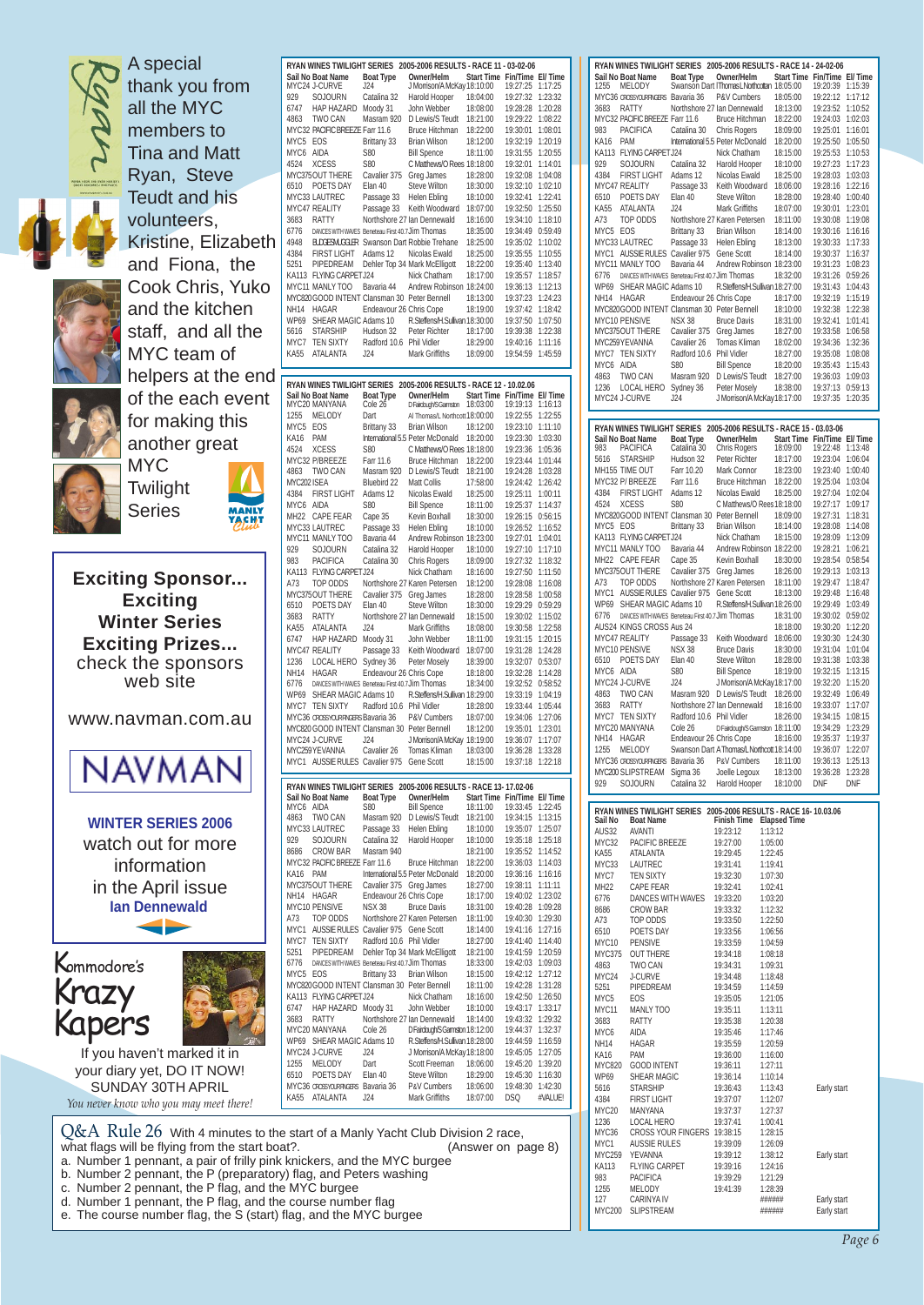# *Members Special for your end of Twilight Season*

Ryan Wines enjoyed our association with the MYC for this year's Twilight Series and Ryan Wines is offering MYC members the opportunity to enjoy Ryan wines for a little longer. *Exclusively for members we would like to offer an opportunity to purchase some of our* 

## 2001 Ryan Free Run Chardonnay for just **\$ 80 a dozen,**

*(that's less than \$6.67 bottle)* **delivered to your door.**<br>Offer valid until March 30 for members only.

*Regards Tina and Matt Ryan*

**QTY \* TOTAL**





*Ryan Wines Tastings Room an original settlers cottage on Broke Estate Vineyard*

| <b>WINE</b><br>Ryan 2001 Single Vineyard                               | <b>DESCRIPTION</b><br>A smooth red. Ripe plum and |                                                                    | <b>RRP</b> | <b>CASE</b><br><b>PRICE</b><br>\$156 | QTY   | <b>TOTAL</b> |                                   |  |
|------------------------------------------------------------------------|---------------------------------------------------|--------------------------------------------------------------------|------------|--------------------------------------|-------|--------------|-----------------------------------|--|
| WWW.RYANWINES.COM.AU                                                   | Post orders to:                                   | Ryan Family Wines Broke Estate Vineyard<br>Broke Rd Broke NSW 2330 |            |                                      | MANLY |              |                                   |  |
| <b>WINES FROM THE RYAN FAMILY'S</b><br><b>BROKE FORDWICH VINEYARDS</b> | Fax orders to:                                    | 612 65745199 Phone: 612 65745188                                   |            |                                      |       |              |                                   |  |
|                                                                        | Email orders to:                                  | tinaryan@ryanwines.com.au                                          |            |                                      |       |              | <b>OLLU</b>                       |  |
|                                                                        |                                                   | Name on Card: Expiry Date:                                         |            |                                      |       |              |                                   |  |
|                                                                        | Card Number:                                      |                                                                    |            |                                      |       |              | $\mathbf \Phi$<br>$\qquad \qquad$ |  |
|                                                                        |                                                   | Payment Method □ Visa □ Mastercard □ Amex                          |            |                                      | Other |              | $\overrightarrow{O}$              |  |
|                                                                        |                                                   |                                                                    |            |                                      |       |              | $\bigcirc$                        |  |
|                                                                        |                                                   |                                                                    |            |                                      |       |              |                                   |  |
|                                                                        |                                                   |                                                                    |            |                                      |       |              |                                   |  |
|                                                                        |                                                   |                                                                    |            |                                      |       |              | <b>Rtall</b>                      |  |
|                                                                        |                                                   |                                                                    |            |                                      |       |              |                                   |  |
|                                                                        |                                                   |                                                                    |            |                                      |       |              |                                   |  |

| Ryan 2001 Single Vineyard<br>Cabernet         | A smooth red. Ripe plum and<br>herbaceous characters                                     | \$17    | \$156<br>@ \$13 bottle        |    |
|-----------------------------------------------|------------------------------------------------------------------------------------------|---------|-------------------------------|----|
| <b>Broke Estate 2001 Semillon</b>             | A lean drinkable style, citrus<br>and honey with a hint of body                          | \$22    | $$120/6$ box<br>@ \$20 bottle |    |
| <b>Broke Estate 2000 Chardonnay</b>           | A big buttery style with Luscious<br>and toasted oak flavours                            | \$28    | $$150/6$ box<br>@ \$25 bottle |    |
| <b>Broke Estate 2003 Cabernet</b>             | A benchmark Hunter Cabernet<br>Ripe cherry, cigar box and vanilla                        | \$32.50 | $$180/6$ box<br>@ \$30 bottle |    |
| <b>Broke Estate 2000</b><br>Lacrima Angelorum | A luscious sticky. Flavours of<br>poached peach and honey nectar<br>with a crisp finish. | \$28    | $$150/6$ box<br>@ \$25 bottle |    |
|                                               |                                                                                          |         | <b>TOTAL</b>                  |    |
|                                               |                                                                                          |         | $\star$                       | \$ |